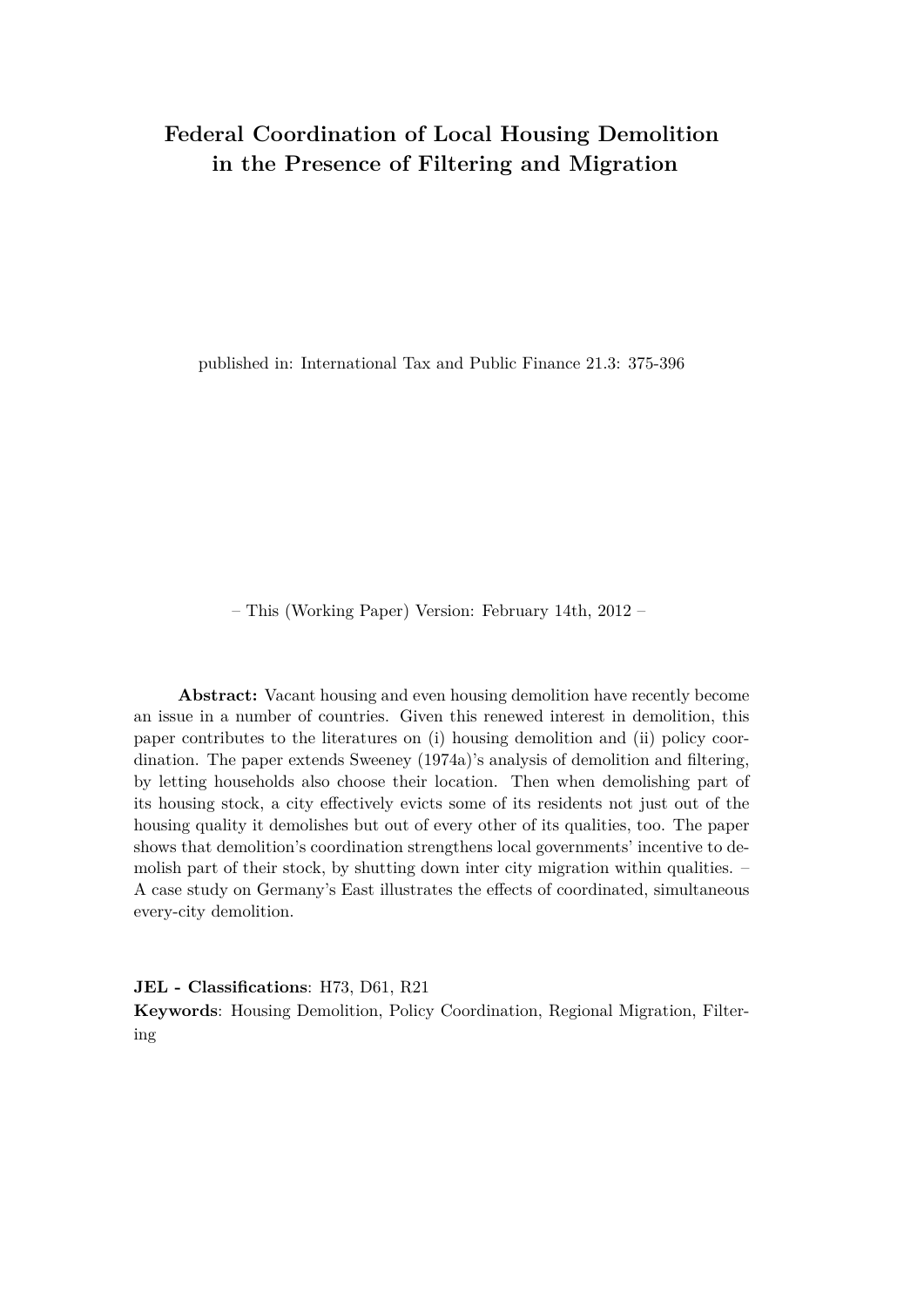## **1 Introduction**

Vacant housing has become an issue in a number of countries today. Following the recent real estate bust, a substantial fraction of US, Irish and Spanish housing is vacant today. Similarly, if for a very different reason, more than one tenth of East Germany's housing has long been vacant, following reunification. Unsurprisingly, the proposal of demolishing vacant housing has surfaced in each of these markets. In fact, Germany has even gone as far as levelling some 250,000 flats in her East since 2002, with another 220,000 flats due to follow over the next four years. Yet demolition is also debated in the US (e.g., Glaeser/Gyourko (2008)) and in Ireland (e.g., Irish Independent (2011)).

Given this renewed interest in demolition, this paper contributes to the literatures on housing demolition and policy coordination. On the one hand, the paper extends the analysis of demolition introduced in Sweeney (1974), and subsequently developed in the filtering literature following it, in three ways. First, in this paper demolition proceeds in a context where households choose not just the quality of their housing but that housing's lot size and spatial location, too. Moreover and second, demolition is no longer restricted to a single city here but may instead simultaneously unfold in many cities, or in even every city. Finally, and as a third innovation with respect to the Sweeney type literature, this paper submits the filtering encountered in models of multiple housing qualities to the objectives and policies of landlord run governments.

On the other hand, the paper also adds to the local public finance literature on local governments' policies, by introducing a variety of different housing qualities into the local jurisdiction framework. With residents mobile across space, any given city's attempt to improve its overall rental income creates fiscal externalities. The paper offers a novel analysis of how such externalities, and the benefits from centralizing decision making (Oates (2011)), operate in the presence of multiple housing qualities and demolition. Empirically, interpreting the large scale demolition programs long underway (Germany) or currently discussed (in the US, Ireland, and Spain) may serve as a particularly striking and relevant illustration of real world policy coordination.

Now, why would countries demolish their vacant housing anyway, rather than watching prices and rents fall, say? Certainly in the US, Ireland and Spain often vacant structures are very modern, having been put up only recently. Nor is East Germany's vacant housing of the worst quality. Intriguing and important as this question may be, in this paper we largely bypass it. We simply assume that local governments are governed by landlords who want to raise – or at least sustain – total local rents. A detailed analysis of the politics underlying various demolition policies – with homevoters' role in these politics on center stage – can be found in Dascher (2012).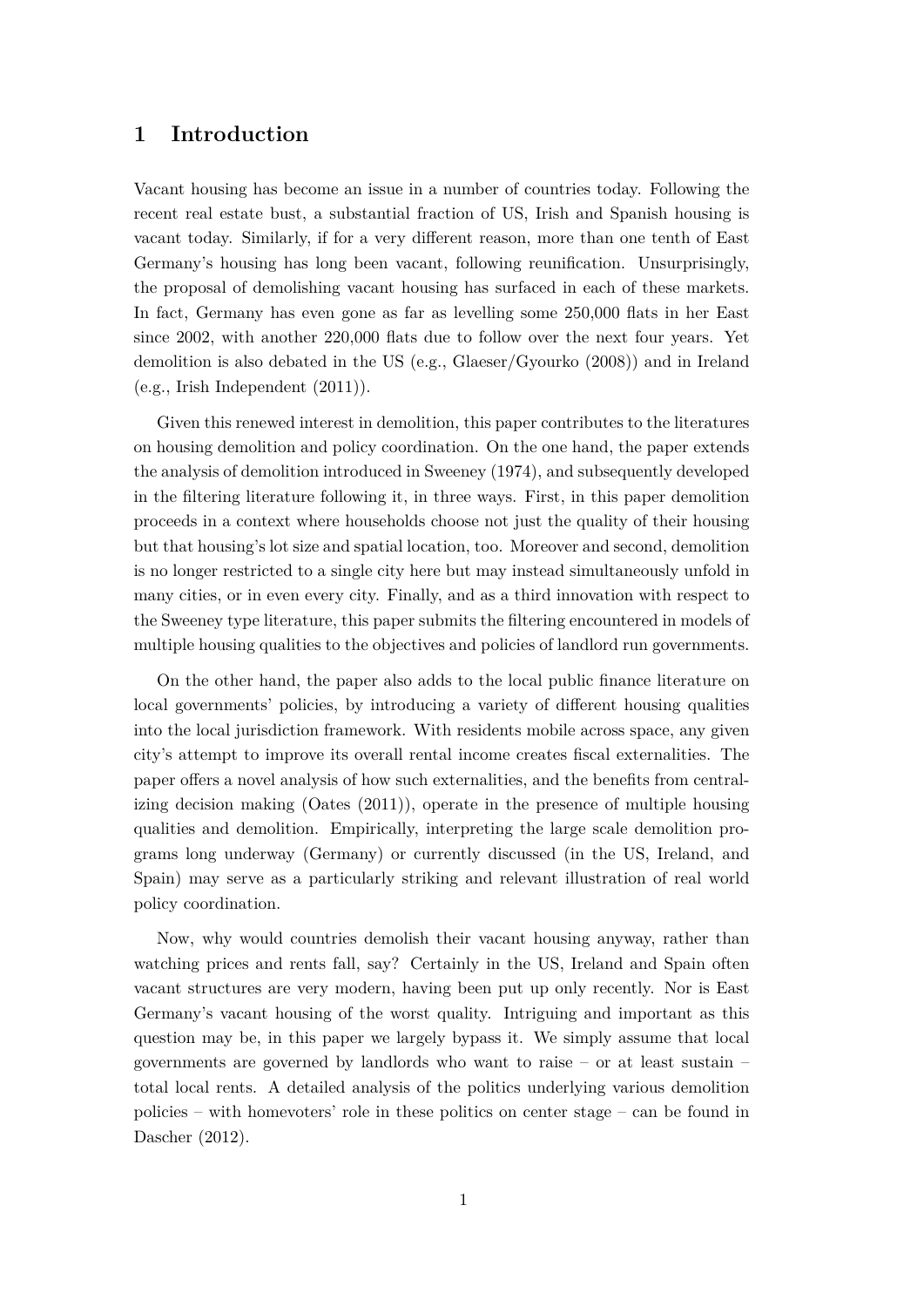Instead this paper focuses on how landlord-ruled cities may best sustain, or even raise, their rental incomes if individuals make simultaneous decisions on housing quality, floor space, and residential location. The paper's model permits us to trace filtering across housing qualities, migration across cities, and rental revenues across governments. In permitting simultaneous filtering and migration, this model puts us in the position to analyze the dilemma a single city faces when pondering demolition.

A single city may demolish some of the stock in its lowest quality segment on its own, without other cities going along. Let us suppose that the city targets vacant housing but out of necessity also needs to demolish some occupied housing. (Buildings rarely are completely vacant.) Then it is certainly true that such demolition will raise rents across all of that city's qualities. On the other hand, this attendant increase in rents will drive residents not only out of the segment about to be demolished but out of every better segment, too. Here coordination, by making cities agree to demolish simultaneously, shuts down the avenue of inter city flight.

We append a case study on Germany's East, to illustrate the paper's concepts. Germany's federal government has introduced new legal instruments, facilitating tenants' eviction from housing earmarked for demolition as well as facilitating the rezoning of residential land. But the federal government also directly subsidizes demolition. In response to these incentives, every second resident now lives in a city which has witnessed at least some demolition (BMVBS (2006)).

Moreover, and second, the case study shows that demolition is not simply meant to dispense with vacant, unwanted housing. If demolition were merely about tearing down flats nobody wants then nobody would miss the flats torn down and hence rents could never rise. Yet in the context of a large data micro data set on rental housing across Germany's regions we find that East Germany's rent, far from keeping in line with West Germany's, *rises* during the period of ongoing demolition. We interpret this as preliminary evidence that demolition is indeed meant to sustain rent in the face of excess supply.

We briefly review this paper's relationship with the literature on demolition and filtering. Sweeney (1974a), and then Ohls (1975), Braid (1981), Braid (1984), Kaneko (2006) and Ito (2007) all discuss households' housing quality choice, too, assuming varying combinations of preference and income heterogeneity. However, these papers neither allow for spatial competition between cities, nor do they allow for households' endogenous choice of floor space. Both Arnott/Davidson/Pines (1986) as well as Arnott/Braid/Davidson/Pines (1999) do consider models where households may choose housing quality and quantity, and where residents also pick their location within the urban area. Yet in their papers, too, is analysis restricted to a single city only.

To the best of the author's knowledge, local demolition efforts do not feature in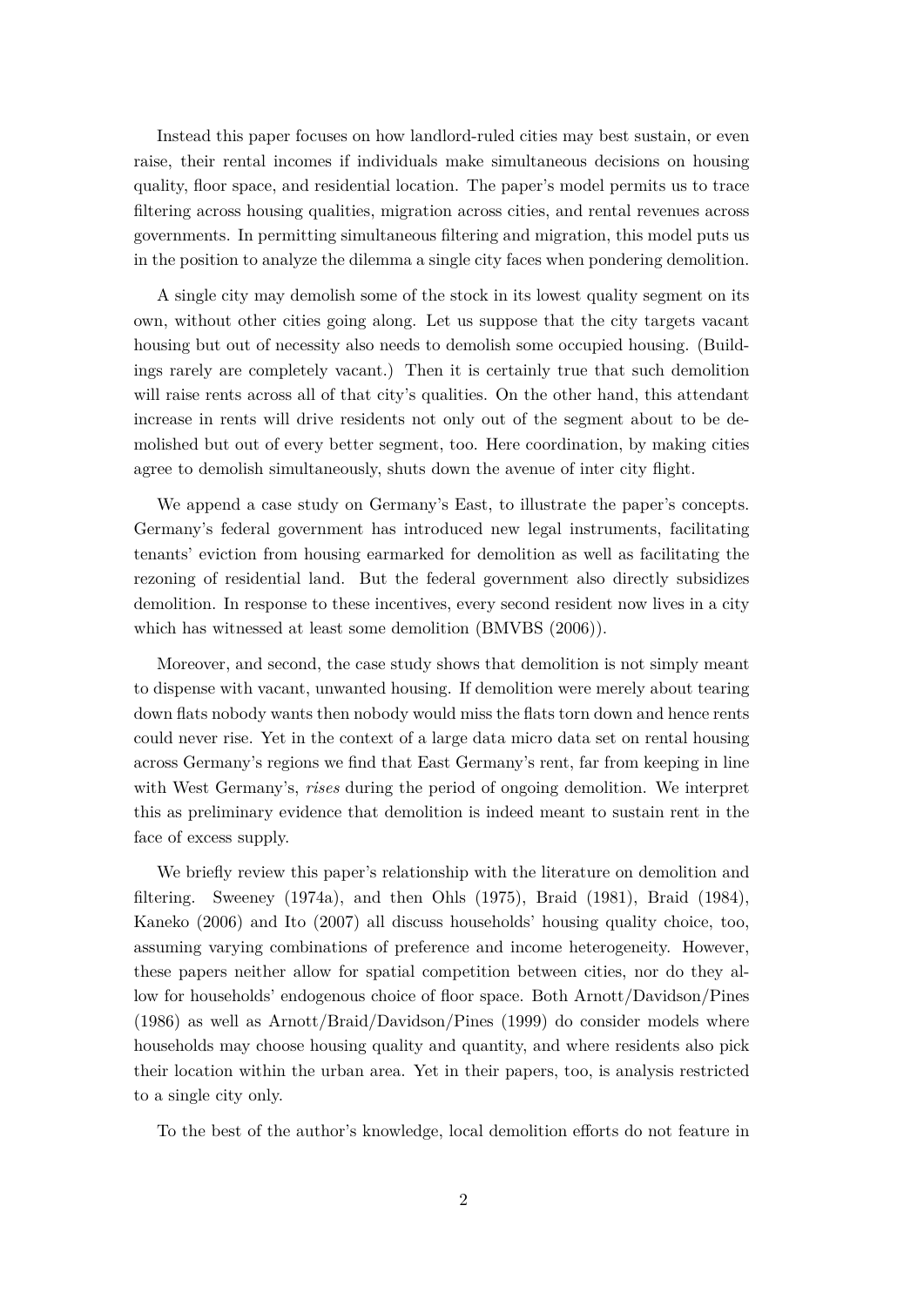the public finance literature on policy centralization. Starting with Oates (2011), this literature has focused on issues such as the coordination of taxation in a framework of increasing capital mobility (Zodrow/Mieszkowski (1986)), or as the coordination of fiscal policies in a framework of growing international trade. Yet of course demolition in one city generates much the same type of positive externalities in neighboring cities as does, say, an increase in government expenditures. Cooper/John (1988) offer one systematic treatment of policy coordination in the presence of externalities.

The paper's layout is as follows. Section 2 presents the model, section 3 has the case study, section 4 offers conclusions and section 5 gives the appendix for proposition proofs, respectively.

## **2 Model**

The model is laid out in three subsections. Subsection 2.1 gives the basic setup. Subsection 2.2 explains how local policies affect households' simultaneous location and quality choices. And subsection 2.3 analyzes the role of federal coordination of local policies.

### **2.1 Basic Assumptions**

We introduce a filtering model that incorporates both migration across cities and mobility between housing qualities. Let every city supply a range of  $i = 1, \ldots, I$ different qualities of housing. Cities are small, open, and indexed by  $j = 1, \ldots, J$ , where  $J$  is a large number. A pair  $(i, j)$  indicates a housing segment's quality and location. The number of those living in city *j*'s segment *i* is  $n_i^j$  $\mathbf{I}_i^j$ , with the total number of city *j*'s residents given by  $n^j = \sum_{i=1}^I n_i^j$  $\mathbf{I}_i^j$ . The total number of the urban system's residents is  $N = \sum_{j=1}^{J} n^j$ , and fixed.

Rent for a square meter of housing of quality *i* in city *j* is  $q_i^j$  $\mathbf{z}_i^j$ , and the complete list of rents in city *j* is  $q^j = (q_1^j)$  $q_1^j, \ldots, q_I^j$  $I_I^J$ ). Qualities are numbered in ascending order: 1 refers to the lowest, while *I* refers to the highest, quality. Quality is measurable on a cardinal scale, with  $s_i$  denoting the quality of the *i*-th segment. Frequently we will refer to quality 1 as simply the low quality.

A total of *N/J* households initially is born into each city. These households, or natives, are heterogenous with respect to a housing quality taste index  $\theta$  and the moving cost *m* they incur when settling elsewhere. Specifically, natives to any city are distributed according to the joint c.d.f.  $F(\theta, m) : [\theta', \theta''] \times [0, m'] \mapsto [0, 1],$ with  $0 < \theta' < \theta''$  and  $0 < m'$ . *F* is assumed location-independent, and to exhibit strictly positive partial derivatives. Marginal distributions are denoted  $F(\theta)$  and *F*(*m*), and respective marginal densities are  $f(\theta)$  and  $f(m)$ . Because we take  $\theta$  and *m* to be independent,  $F(\theta, m) = F(\theta) F(m)$ .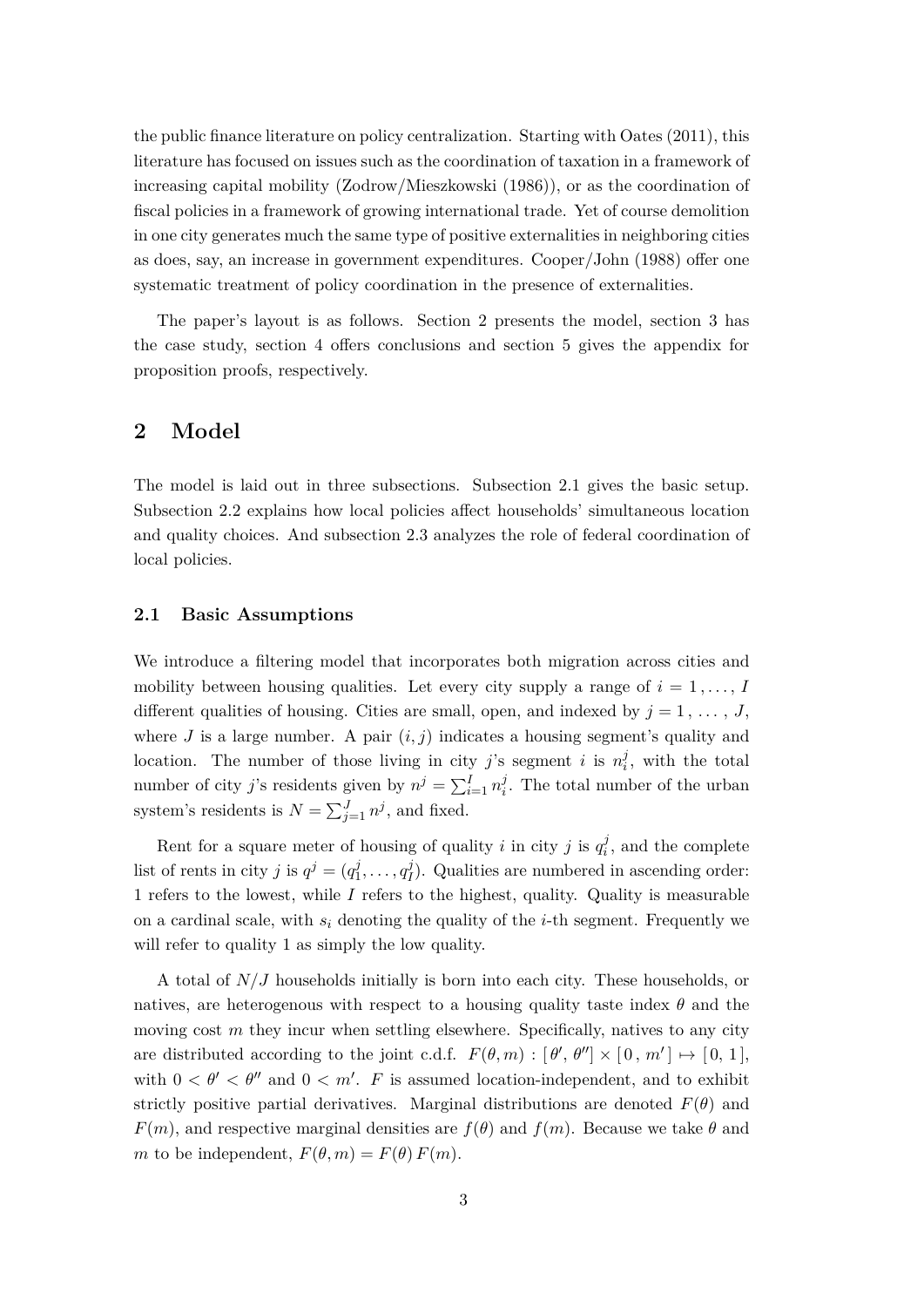To keep the multitude of potential moves tractable, we impose a restriction on inter city mobility popular in regional economics. Cities are arranged on a circle and then numbered consecutively from 1 to *J* in clockwise fashion. Households may move along this circle, but from their native city *j* to neighbor  $j + 1$  only. – All households have identical preferences. Let us focus on a given city's households, thus dropping the city index for now. Household utility in segment *i* is

$$
\theta s_i + r(h_i, s_i) + x_i \tag{1}
$$

Utility depends on quality  $s_i$ , on floor space  $h_i$ , on the numéraire  $x_i$  as well as on the taste index  $\theta$ . Besides  $r_h, r_s > 0$  we assume  $r_{hs} > 0 > r_{hh}$ .

Income *w* is exogenous and the same for every household. All residents are renters because all land is owned by absentee landlords. A resident opting for quality *i* has budget constraint  $x_i = w - q_i h_i$ . Demand is found by solving  $r_h(h_i, s_i) = q_i$  for  $h_i$ . Since  $r_h$  is strictly decreasing in  $h_i$  (and differentiable), its inverse exists and is also strictly decreasing (and differentiable). Inverting for *h<sup>i</sup>* gives demand for floor space  $h(q_i, s_i)$ , with  $h_q(q_i, s_i) \leq 0$ . (We restrict attention to utility functions for which  $h_q(q_i, s_i) < 0$ .) Demand for floor space falls as rent rises. Maximum utility in quality *s<sup>i</sup>* is

$$
V(\theta, s_i, q_i) = \theta s_i + v(s_i, q_i) + w \tag{2}
$$

where  $v(s_i, q_i) = r(h(q_i, s_i), s_i) - q_i h(q_i, s_i)$ .

Finally, existing housing in segment  $i$ ,  $S_i$ , exhibits homogeneous quality but has operating cost *c* that vary across units. Ordering square meters by *c* gives a strictly increasing function  $c(S_i)$ . Inverting it, and accounting for the fact that only housing with operating cost  $c$  below rent  $q_i$  will actually be offered, gives a strictly increasing housing supply function  $S_i(q_i)$ . This we assume to be differentiable, to exhibit  $\partial S_i/\partial q_i > 0$  throughout its domain, and to be the same in every city. Here rising rent expands supply only by drawing units into the market that were vacant previously. Changes in rent have no effect on construction, which is set to zero.

Suppose for the moment that for a given quality rents are equal across cities. Let these identical rents carry a bar, to distinguish them from rents that do not share their symmetry:  $\bar{q}^j_i = \bar{q}_i$  for all *j* and *i*. Then for every quality indirect utilities are the same across cities, too. Moreover, within any given city households indifferent between neighboring housing qualities *i* and  $i + 1$ , with  $i, i + 1 \in \{1, \ldots, I\}$ , are identified by setting

$$
V(\theta, s_{i+1}, \bar{q}_{i+1}) = V(\theta, s_i, \bar{q}_i)
$$
\n
$$
(3)
$$

and solving for  $\theta(\bar{q}_i, \bar{q}_{i+1})$ , or shorter,  $\bar{\theta}_{i,i+1}$ . Letting *i* run from 1 to *I* − 1 identifies all such boundaries, i.e.,  $\bar{\theta}_{1,2}, \bar{\theta}_{2,3}, \ldots, \bar{\theta}_{I-1,I}$ . For notational convenience we define  $\bar{\theta}_{0,1} = \theta'$  as well as  $\bar{\theta}_{I,I+1} = \theta''$ . Now, *V* can be shown to be strictly decreasing in *q* and to be strictly increasing in *s* (Properties (ii) and (v) in Lemma 1 in Appendix A). But then, following (3), better quality must command higher rent. Moreover,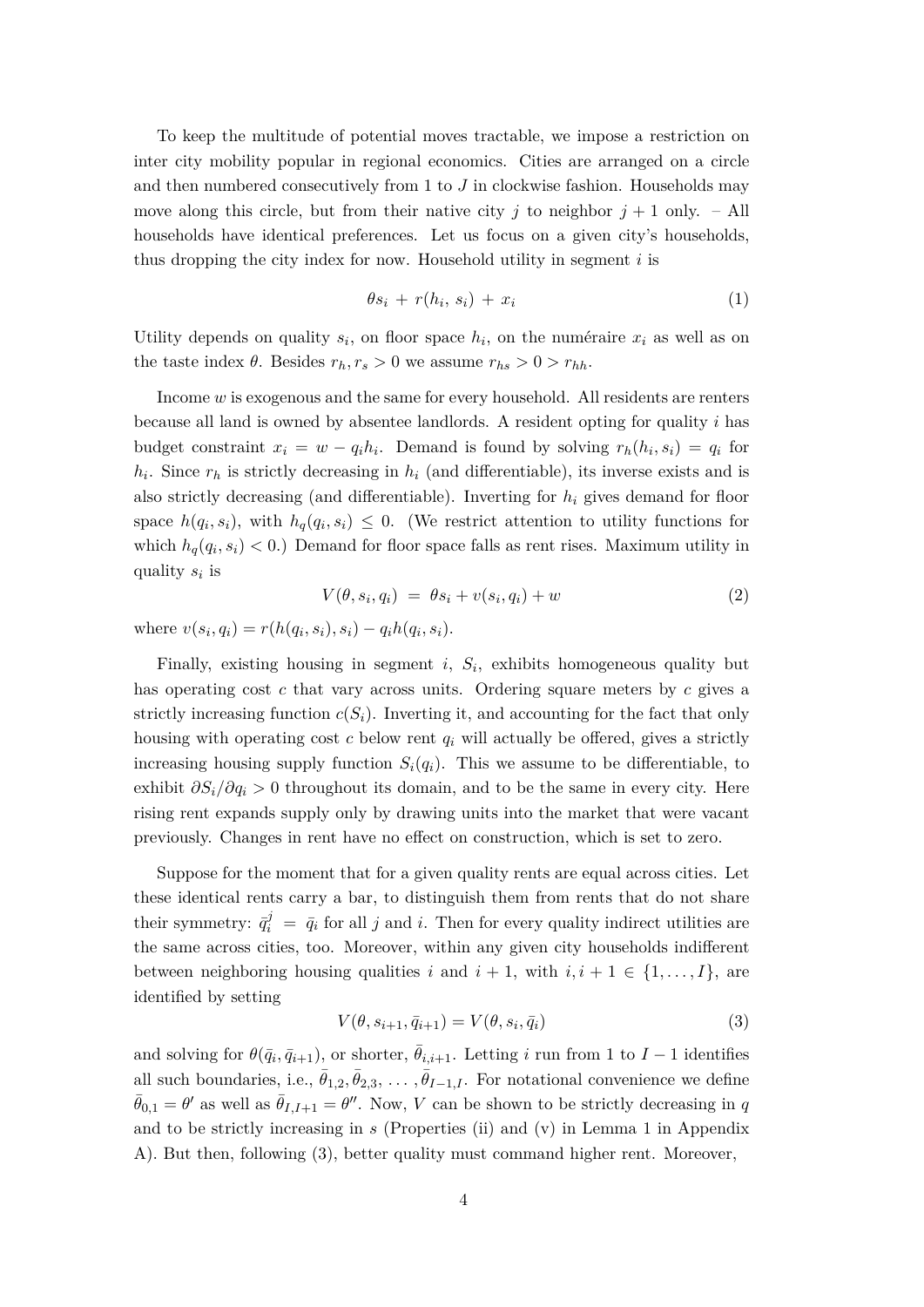

Figure 1: Household Sorting in City *j* − 1

### **Proposition 1 (Resident Sorting By Quality)**:

*Suppose for every quality rent is the same across cities. Then residents within any given city and with taste index*  $\theta$  *in the interval*  $[\bar{\theta}_{i-1,i}, \bar{\theta}_{i,i+1}]$  *sort into housing of quality i*, where  $i = 1, \ldots, I$ .

Figure 3 illustrates such sorting for city  $j - 1$ . (Ignore the Figure's dashed line for the moment, as well as all notation not carrying a bar. These concepts are later employed in the proof of Proposition 2.) Indirect utilities in this city's segments  $i-1$ , *i* and  $i+1$  are illustrated as straight lines in  $(\theta, V)$ -space. Corresponding boundaries are shown as  $\bar{\theta}_{i-1,i}^{j-1}$  and  $\bar{\theta}_{i,i+1}^{j-1}$ , respectively. Now, given that cities offer identical menus of utilities no household will want to move from one city to another. The number of residents in segment  $(i, j)$  thus simply becomes

$$
\bar{n}_i^j = \left( F(\bar{\theta}_{i,i+1}) - F(\bar{\theta}_{i-1,i}) \right) N/J \tag{4}
$$

Moreover, with the exception of  $\theta_{0,1}$  and  $\theta_{I,I+1}$  every boundary shifts with the two rents governing the segments it separates. Differentiating  $\theta(q_i, q_{i+1})$  with respect to  $q_i$  and  $q_{i+1}$ , at  $\bar{q}_i$  and  $\bar{q}_{i+1}$ , gives

$$
\frac{\partial \theta(\bar{q}_i, \bar{q}_{i+1})}{\partial q_i} = \frac{v_{q_i}(s_i, \bar{q}_i)}{s_{i+1} - s_i} < 0 \quad \text{and} \quad \frac{\partial \theta(\bar{q}_i, \bar{q}_{i+1})}{\partial q_{i+1}} = -\frac{v_{q_{i+1}}(s_{i+1}, \bar{q}_{i+1})}{s_{i+1} - s_i} > 0 \tag{5}
$$

for  $i = 1, \ldots, I - 1$ . Intuitively, raising segment *i*'s rent reduces, while raising its upper neighbor's rent increases, that segment's market share.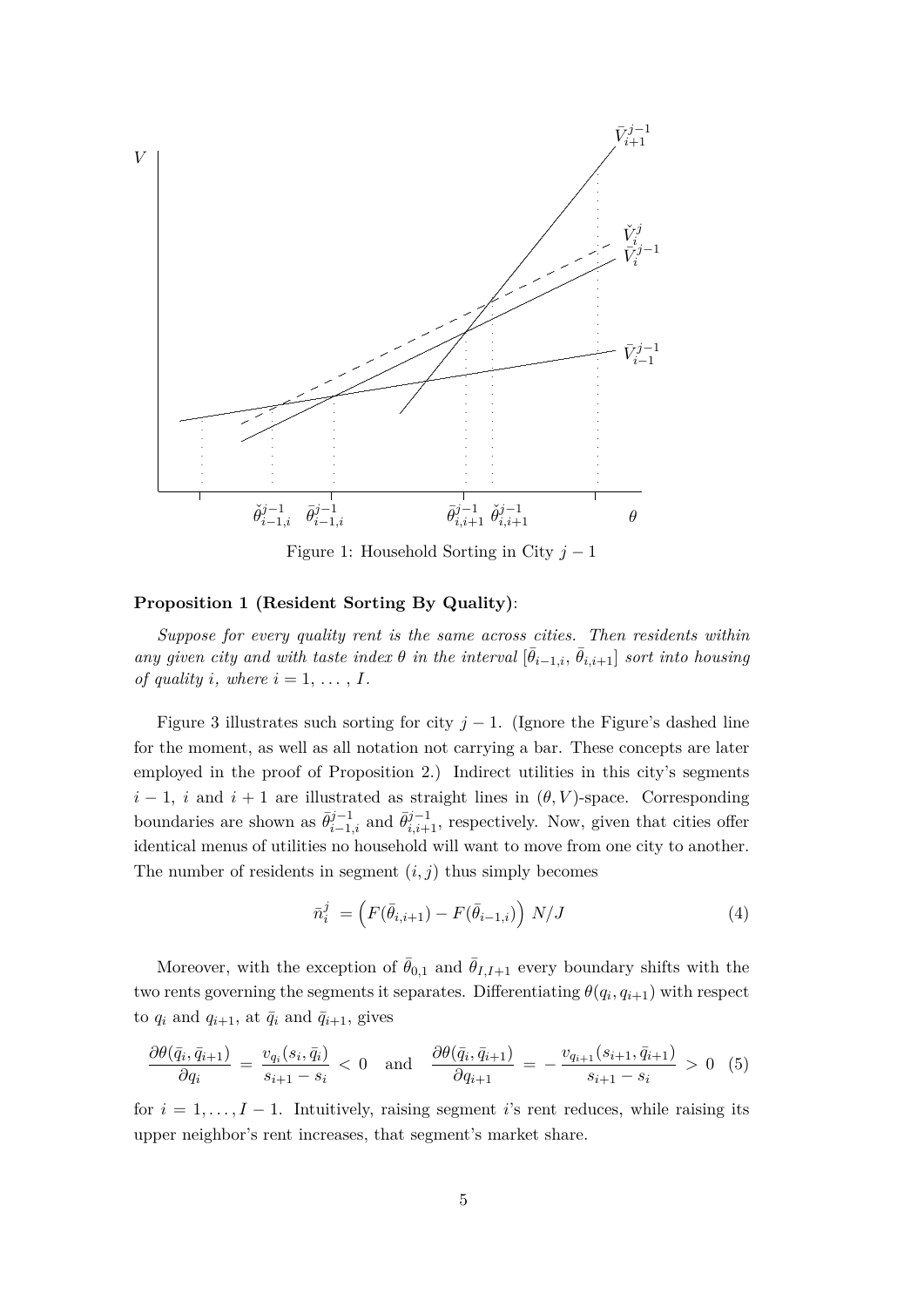To analyze how small departures of  $q_i^j$  $\bar{q}^j_i$  from  $\bar{q}^j_i$  $m_i^j$  affect  $n_i^j$  we need to distinguish two cases. On the one hand, for rents  $\hat{q}_i^j$  $\bar{q}_i^j$  above  $\bar{q}_i^j$  we have  $V(\theta, s_i, \hat{q}_i^j)$  $\bar{y}^j_i$ )  $\lt V(\theta, s_i, \bar{q}_i^{j+1})$  $i^{j+1}$ ). Hence there must certainly also be migration from segment  $(i, j)$  to  $(i, j+1)$ . On the other hand, for rents  $\check{q}_i^j$  $\bar{q}_i^j$  below  $\bar{q}_i^j$  we have  $V(\theta, s_i, \check{q}_i^j)$  $V(\theta, s_i, \bar{q}_i^{j-1})$  $\binom{i}{i}$ . In this case there must certainly also be immigration from segment  $(i, j - 1)$ , and possibly even other city  $j-1$  segments, into  $(i, j)$ . Given this asymmetry of migratory responses, the derivative of the segment population  $n_i^j$  with respect to  $q_i^j$  $a_i^j$  at  $\bar{q}_i^j$  may depend on from which direction  $\bar{q}_i^j$  $i_i^j$  is approached and, hence, need not exist. Fortunately, Proposition 2 shows that this derivative does exist.

**Proposition 2 (Segment Population and Rent)**: *The partial derivative of the number of residents of segment <i>i in city j*,  $n_i^j$ *i , with respect to this segment's rent,*  $q_i^j$  $\mathbf{z}_i^j$ , at the initial symmetric allocation exists, and is equal to

$$
\frac{\partial n_i^j(\bar{q}^j)}{\partial q_i^j} = \bar{n}^j f(\bar{\theta}_{i,i+1}^j) \frac{\partial \theta^j(\bar{q}_i^j, \bar{q}_{i+1}^j)}{\partial q_i^j} - \bar{n}^j f(\bar{\theta}_{i-1,i}^j) \frac{\partial \theta^j(\bar{q}_{i-1}^j, \bar{q}_i^j)}{\partial q_i^j} + \bar{n}_i^j \left( F(\bar{\theta}_{i,i+1}^j) - F(\bar{\theta}_{i-1,i}^j) \right) f(\bar{m}_i) \frac{\partial V(\bar{q}_i^j)}{\partial q_i^j} < 0 \tag{6}
$$

*where*  $\bar{m}_i = 0$ *.* 

The derivative's sign follows from the properties set out in (5). Its three terms have an intuitive interpretation. Consider a one Euro rise in  $q_i^j$  $t_i^j$ , for instance. This, first, drives housing consumers away into rivalling segment  $(i + 1, j)$ , with the magnitude of household loss indicated by the first term on the r.h.s. of (6). Second, it drives housing consumers away into rivalling segment  $(i - 1, j)$ , as the second term on the r.h.s. of (6). And third, it makes consumers emigrate to segment  $(i, j + 1)$ , as captured by the third term on the r.h.s. of  $(6)$ . – Proposition 3 sets out the two other partials of  $n_i^j$  $i<sub>i</sub>$ , again with signs inferred from consulting (5).

**Proposition 3 (Segment Population and Neighboring Segments' Rents)**: The partial derivative of the number of residents of segment *i* in city *j*,  $n_i^j$ *i , with respect to the next-higher segment's rent,*  $q_{i+1}^j$ , at the initial symmetric allocation *exists, and is equal to*

$$
\frac{\partial n_i^j(\bar{q}^j)}{\partial q_{i+1}^j} = \bar{n}^j f(\bar{\theta}_{i,i+1}^j) \frac{\partial \theta^j(\bar{q}_i^j, \bar{q}_{i+1}^j)}{\partial q_{i+1}^j} > 0 \tag{7}
$$

*Likewise, the partial derivative of*  $n_i^j$  *with respect to the next-lower segment's rent,*  $q_i^j$  $\sum_{i=1}^{j}$ , at the initial symmetric allocation exists, and equals

$$
\frac{\partial n_i^j(\bar{q}^j)}{\partial q_{i-1}^j} = -\bar{n}^j f(\bar{\theta}_{i-1,i}^j) \frac{\partial \theta^j(\bar{q}_{i-1}^j, \bar{q}_i^j)}{\partial q_{i-1}^j} > 0
$$
\n(8)

Since city  $j$  is small, rent changes induced in neighboring cities by manipulating  $q_i^j$  $i$ <sup>*,*</sup> $q_i^j$ *i*<sub>i−1</sub> or  $q$ <sup>*j*</sup><sub>i+1</sub> will not feed back into *j*. Nor do they affect rents in any of the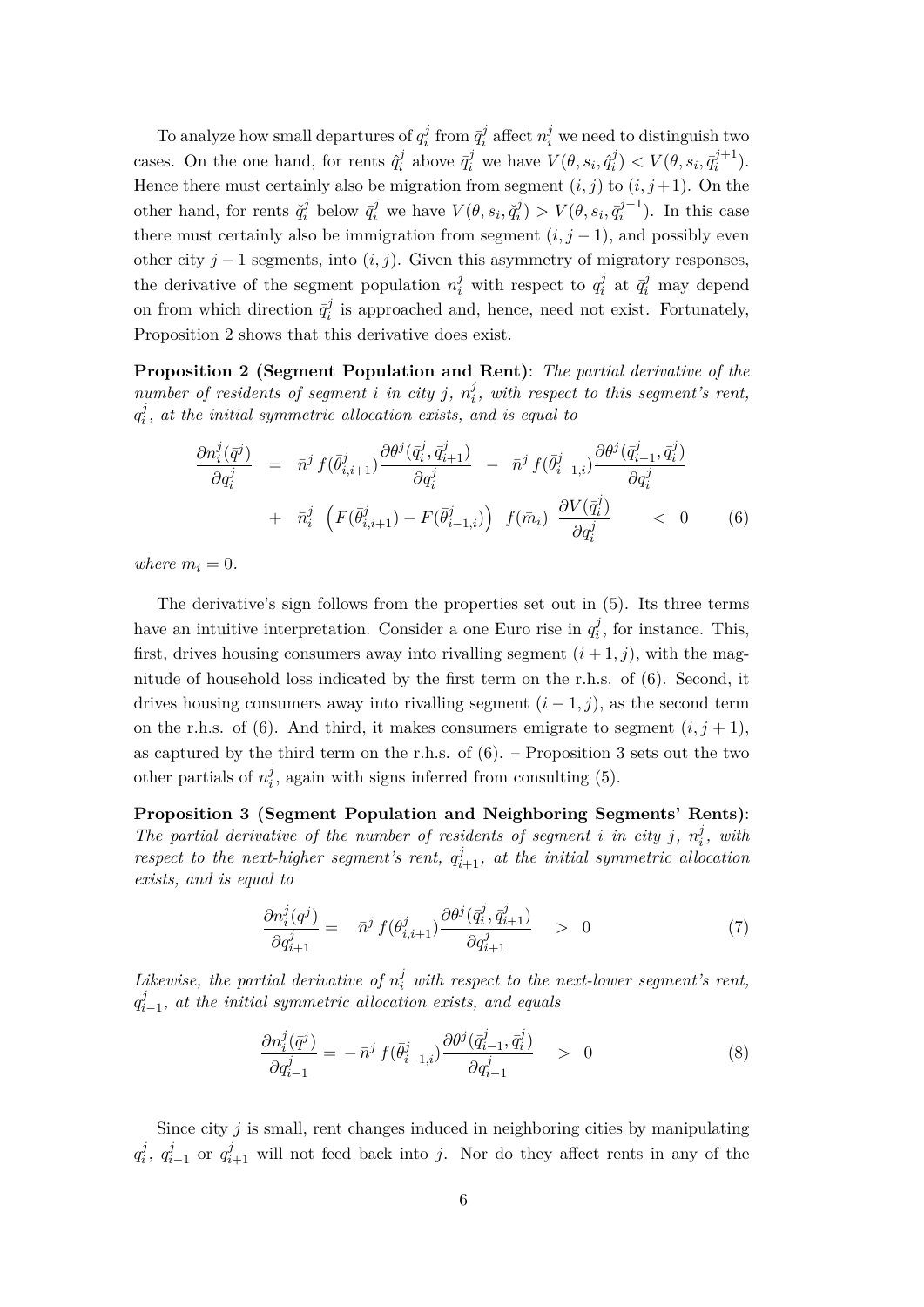many cities elsewhere. Demand spillovers into either of the two neighboring cities  $j-1$  and  $j+1$  continue to travel along the – large – circle, either in clockwise or in counterclockwise fashion, to fade away eventually. Now, with the derivation of derivatives complete we no longer need to employ the bar notation. Derivatives' evaluation at a symmetric allocation is always implicitly understood.

### **2.2 Rents and Filtering in a Model of Spatial Mobility**

This section analyzes local government's policies. We assume that local government may either set the price of low quality housing  $q_1^j$  $1<sup>j</sup>$ . Or local government may tear down, and hence evict tenants from, low quality housing. This restricting policies to interfere with low quality housing only may itself seem restrictive. Yet from a modeling perspective, the opposite is true. Local governments are able to manipulate rents in every segment even if their policies are restricted to the low quality segment. It is obvious that local governments are able to manipulate rents in every segment if they may directly reign into that segment.

In the model below demolition is always directed against non-vacant housing. One might argue that in the current discussion demolition typically is about vacant housing. Yet as long as rents have not fully come down (the paper's case study gives one example of this) those units that are currently vacant and about to be demolished might well be units sought after if rents were lower. Put differently, our analysis really also addresses the case where demolition is targeted to units that are vacant yet might be consumed at lower rent.

Now let  $-z_1^j > 0$  be the number of tenants evicted from low quality housing about to be demolished. For the sake of simple notation we suggest that local government picks housing units inhabited by immobile (e.g., older) tenants. Then  $z_2^j = -z_1^j$ 1 also is the number of those who apply for housing in segment  $(j, 2)$ . Moreover,  $dz_2^j = -dz_1^j$ . In any case, initially  $z_1^j = z_2^j = 0$ .

Aggregation over individual housing demands for quality *i* in city *j* yields  $H_i^j$  =  $(n_i^j)$  $\frac{j}{i}$   $(q_i^j)$  $\frac{j}{i-1}, q_i^j$  $z_i^j$ ,  $q_{i+1}^j$ ) +  $z_i^j$  $\binom{j}{i}$   $h(q_i^j)$  $z_i^j$ ,  $s_i$ ), where  $z_i^j = 0$  for all *j*, *i* initially. Rents  $q_2^j$  $q_1^j, \ldots, q_l^j$ *I*

| Variable          |                                                                                                                                                                                                | Magnitude and Sign   Household equivalents of $\dots$                                                                                                                            |
|-------------------|------------------------------------------------------------------------------------------------------------------------------------------------------------------------------------------------|----------------------------------------------------------------------------------------------------------------------------------------------------------------------------------|
| $\sigma_i^j$      | $\Big  -n_i^j \left( F(\bar{\theta}_{i,i+1}^j) - F(\bar{\theta}_{i-1,i}^j) \right) f(\bar{m}_i) \frac{\partial V(q_i^j)}{\partial q_i^j} > 0 \Big  \dots \text{extra immigration into } (i,j)$ |                                                                                                                                                                                  |
| $\varepsilon_i^j$ |                                                                                                                                                                                                | $\left.\frac{1}{2} - n_i^j \frac{\partial h(q_i^j,s_i)}{\partial q_i^j} \frac{1}{h(q_i^j,s_i)}\right. > 0 \left. \left. \right  \dots \text{extra demand within } (i,j) \right.$ |
| $\eta_i^j$        |                                                                                                                                                                                                | $\frac{\partial S(q_i^j)}{\partial q_i^j} \frac{1}{h(q_i^j,s_i)} > 0$ extra housing supply $(i,j)$                                                                               |

Table 1: Excess Housing Demand Changes Not Related to Filtering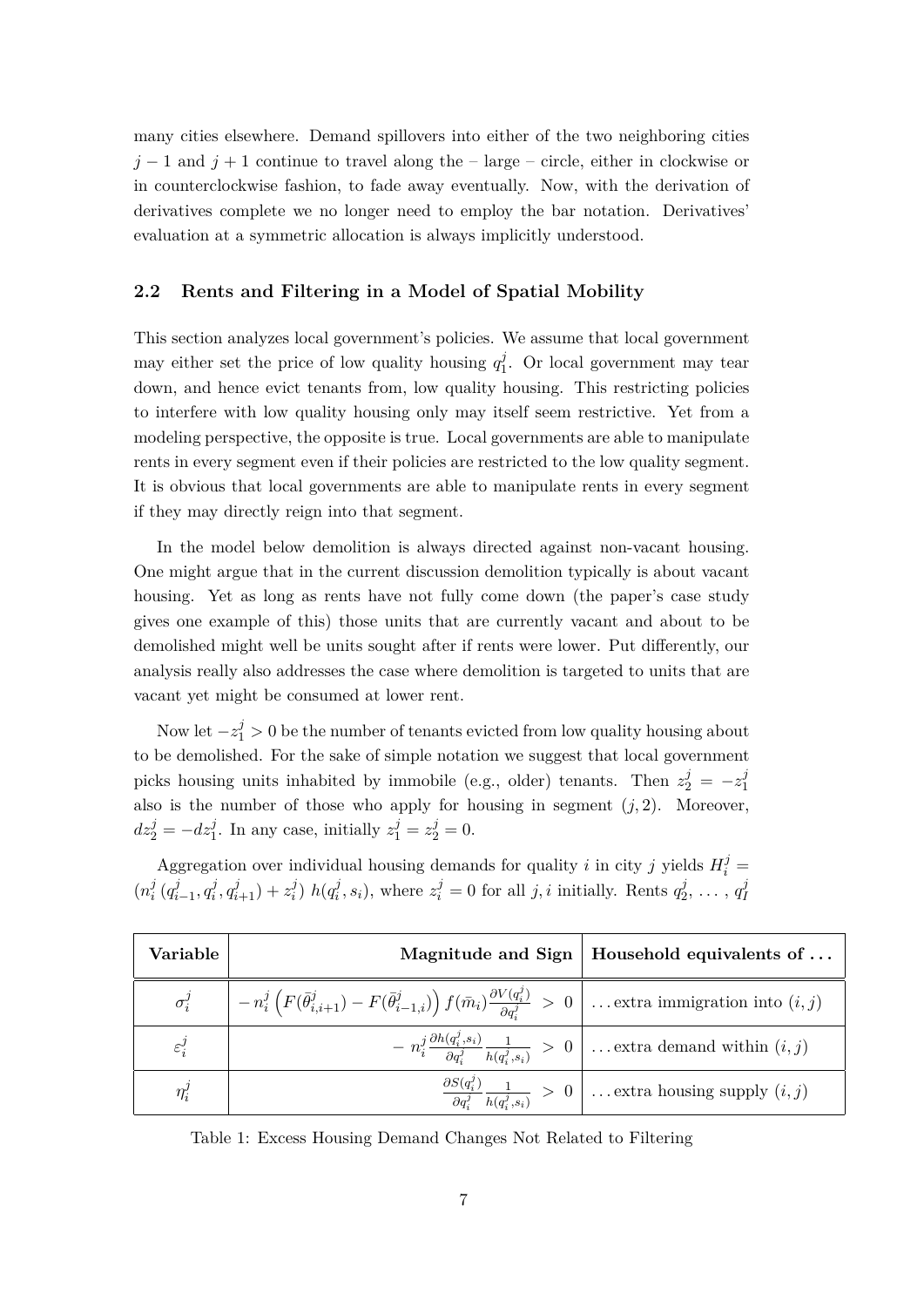are determined by perfect competition, satisfying

$$
\left(n_i^j(q_{i-1}^j, q_i^j, q_{i+1}^j) + z_i^j\right) h(q_i^j, s_i) = S(q_i^j) \quad \text{for } i = 2, ..., I \quad (9)
$$

This system of *I* − 1 equations jointly determines the *I* − 1 rents observed on competitive housing markets. We assume that an equilibrium exists. Moroover, we also assume that this equilibrium specifies the same rents in every city  $j = 1, \ldots, J$ .

Next, differentiating (9) with respect to policy parameter  $\alpha^j \in \{q_1^j\}$  $x_1^j, z_2^j$  $\binom{J}{2}$ , inserting derivatives (6), (7) and (8), and rearranging gives the following set of  $I-1$  equations

$$
\begin{aligned}\n&= \begin{bmatrix}\n\left(\sigma_i^j + \varepsilon_i^j + \eta_i^j\right) - n^j f(\theta_{i,i+1}^j) \frac{\partial \theta_{i,i+1}^j}{\partial q_i^j} + n^j f(\theta_{i-1,i}^j) \frac{\partial \theta_{i-1,i}^j}{\partial q_i^j}\right] \frac{\partial q_i^j}{\partial \alpha^j} \\
&= n^j f(\theta_{i,i+1}^j) \frac{\partial \theta_{i,i+1}^j}{\partial q_{i+1}^j} \frac{\partial q_{i+1}^j}{\partial \alpha^j} \\
&- n^j f(\theta_{i-1,i}^j) \frac{\partial \theta_{i-1,i}^j}{\partial q_{i-1}^j} \frac{\partial q_{i-1}^j}{\partial \alpha^j} + \frac{\partial z_i^j}{\partial \alpha^j} \quad \text{for } i = 2, \dots, I\n\end{bmatrix}\n\end{aligned} \tag{10}
$$

with  $\sigma_i^j$  $i^j$ ,  $\varepsilon_i^j$  $\eta$ <sup>*i*</sup>
and  $\eta$ <sup>*i*</sup></sup> *i i i d i d i i d i i f i***<b>***<i>n***<b>***i <i>f***<b>***<i>i <i>f <i>i <i>f***<b>***<i>i <i>f <i>i <i>f <i>i <i>f <i>i <i>f <i>i***<b>***<i>f <i><i>i***<b>***<i>f*  $\alpha^j = z_2^j$  $i=1$  and zero else.

Essentially, the first line of (10) collects the effects of the increase in  $q_i^j$  $a_i^j$  induced on market *i*. First, such an increase pushes residents into segment  $(i, j + 1)$ , of magnitude  $\sigma_i^j$  $i<sub>i</sub>$  (i.e., reflecting outmigration). Second, it reduces demand by those remaining in segment  $(i, j)$ , by  $\varepsilon_i^j$  $i_i^j$  (i.e., individual demand response). Third, it raises supply in segment  $(i, j)$ , by  $\eta_i^j$  $a_i^j$  units (i.e., aggregate supply response). And fourth, such an increase in  $q_i^j$  $a_i^j$  tends to push residents into neighboring segments  $(i + 1, j)$ and  $(i-1, j)$  (i.e., filtering). In contrast, the effects of the increases induced in  $q_i^j$ *i*−1 or  $q_{i+1}^j$  are less varied. Either of these increases simply pushes households towards  $(i, j)$ , as indicated by the second and third term on the r.h.s. of (10).

Endogenous variables in (10) may be summarized by the  $(I-1) \times 1$ -vector  $y^j =$  $(\partial q_2^j/\partial \alpha^j, \ldots, \partial q_I^j/\partial \alpha^j)$ . Let  $A^j$  be the  $(I-1) \times (I-1)$  matrix of endogenous variables' coefficients. And let  $b^j$  be the  $(I-1) \times 1$ -column vector containing the policy induced shock to the second segment, equal to

$$
b_1^j = \begin{cases} -1 & \text{if } \alpha^j = z_2^j\\ n^j f(\theta_{1,2}) (\partial \theta_{1,2} / \partial q_1^j) & \text{if } \alpha^j = q_1^j \end{cases}
$$
(11)

in its first row and zero elsewhere. This shock is strictly negative. Equipped with this notation, (10) can more compactly be written as  $A^j y^j = b^j$ . Proposition 4 explores the properties of this solution.

#### **Proposition 4 (Dominos)**

*Rents in segments*  $i = 2, \ldots, I$  *exhibit the following derivatives:* 

$$
(i) \frac{\partial q_i^j}{\partial q_1^j} > 0 \qquad ; \qquad (ii) \frac{\partial q_i^j}{\partial z_2^j} > 0. \tag{12}
$$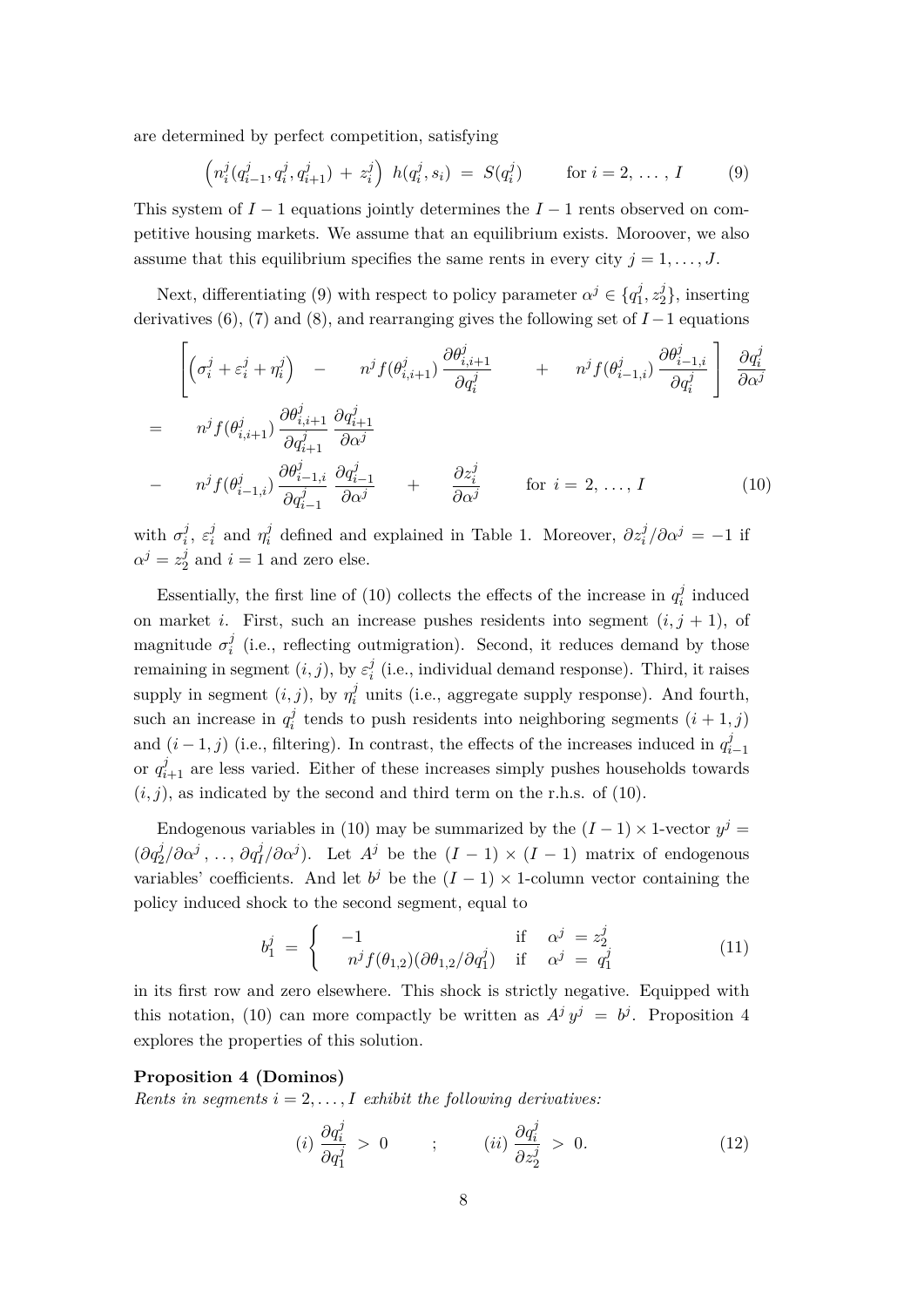*(i)* (Raising Low Quality Rent) Higher segments' rents  $q_i^j$ *i are strictly increasing in low quality rent q j* 1 *.*

*(ii)* (Demolishing Low Quality Stock) Higher segments' rents  $q_i^j$ *i are strictly increasing in low quality stock's demolition*  $z_2^j$  $\frac{j}{2}$ .

In essence, Proposition 4 parallels Sweeney (1974a)'s Lemma 7. Sweeney's lemma applies to a more broadly defined set of preferences; while Proposition 4 also admits housing supply's endogenous adjustment, households' endogenous lot size as well as inter city migration. The underlying idea seems very intuitive. Much as in a sequence of dominos, both policies' bolstering of (reducing) demand for the secondlowest quality ultimately pushes up (pulls down) rent in every higher quality. An equally viable metaphor may be that of low quality housing serving as a "pillar" or "corner stone" to housing in qualities towering above it. Should low quality flats' rent give in, so would rents in every other segment.

Segment boundaries are  $\theta(q_i^j)$  $a_i^j(\alpha^j), q_{i+1}^j(\alpha^j)$ , and hence are composite functions of the policy variables. Let us rewrite these values as  $t^j_{i,i+1}(\alpha^j)$ . Differentiating  $t^j_{i,i+1}(\alpha^j)$  with respect to  $\alpha^j$  yields the combined effect of a change in  $\alpha^j$  on the segment boundary:

$$
\frac{\partial t_{i,i+1}^j}{\partial \alpha^j} = \frac{\partial \theta_{i,i+1}^j}{\partial q_i^j} \frac{\partial q_i^j}{\partial \alpha^j} + \frac{\partial \theta_{i,i+1}^j}{\partial q_{i+1}^j} \frac{\partial q_{i+1}^j}{\partial \alpha^j}
$$
(13)

for  $i = 1, \ldots, I-1$ . Total derivatives can thus be calculated by inserting boundaries' partial derivatives, from (5), as well as solutions for rent changes obtained in (12).

Further, to infer boundary changes' signs we use (13) to rewrite (10) as

$$
n^{j} f(t_{i-1,i}^{j}) \frac{\partial t_{i-1,i}^{j}}{\partial \alpha^{j}} = n^{j} f(t_{i,i+1}^{j}) \frac{\partial t_{i,i+1}^{j}}{\partial \alpha^{j}} - (\sigma_{i}^{j} + \varepsilon_{i}^{j} + \eta_{i}^{j}) \frac{\partial q_{i}^{j}}{\partial \alpha^{j}} + \frac{\partial z_{i}^{j}}{\partial \alpha^{j}} \qquad (14)
$$

for  $i = 2, \ldots, I$ . This simpler version of (10) explicitly relates the "inflow" of households into segment  $(i, j)$  from  $(i + 1, j)$ , as the first term on the r.h.s., to the stream of households "flowing out" of  $(i, j)$  into  $(i - 1, j)$ , being the first term on the l.h.s. (Inflows and outflows may either be positive or negative.) The following proposition signs boundary changes, and hence filtering flows.

**Proposition 5 (Filtering)**: *The signs of the derivatives of segment boundaries*  $t^j_{i,i+1}(\alpha^j)$  *with respect to*  $q_1^j$  $\frac{j}{1}$  and  $z_2^j$  $rac{J}{2}$  are

$$
(i) \frac{\partial t_{i,i+1}^j}{\partial q_1^j} < 0 \quad \text{for } i = 1, \dots, I-1 \tag{15}
$$

$$
(ii) \frac{\partial t_{i,i+1}^j}{\partial z_2^j} < 0 \quad \text{for } i = 2, \dots, I-1 \quad \text{and} \quad \frac{\partial t_{1,2}^j}{\partial z_2^j} > 0,\tag{16}
$$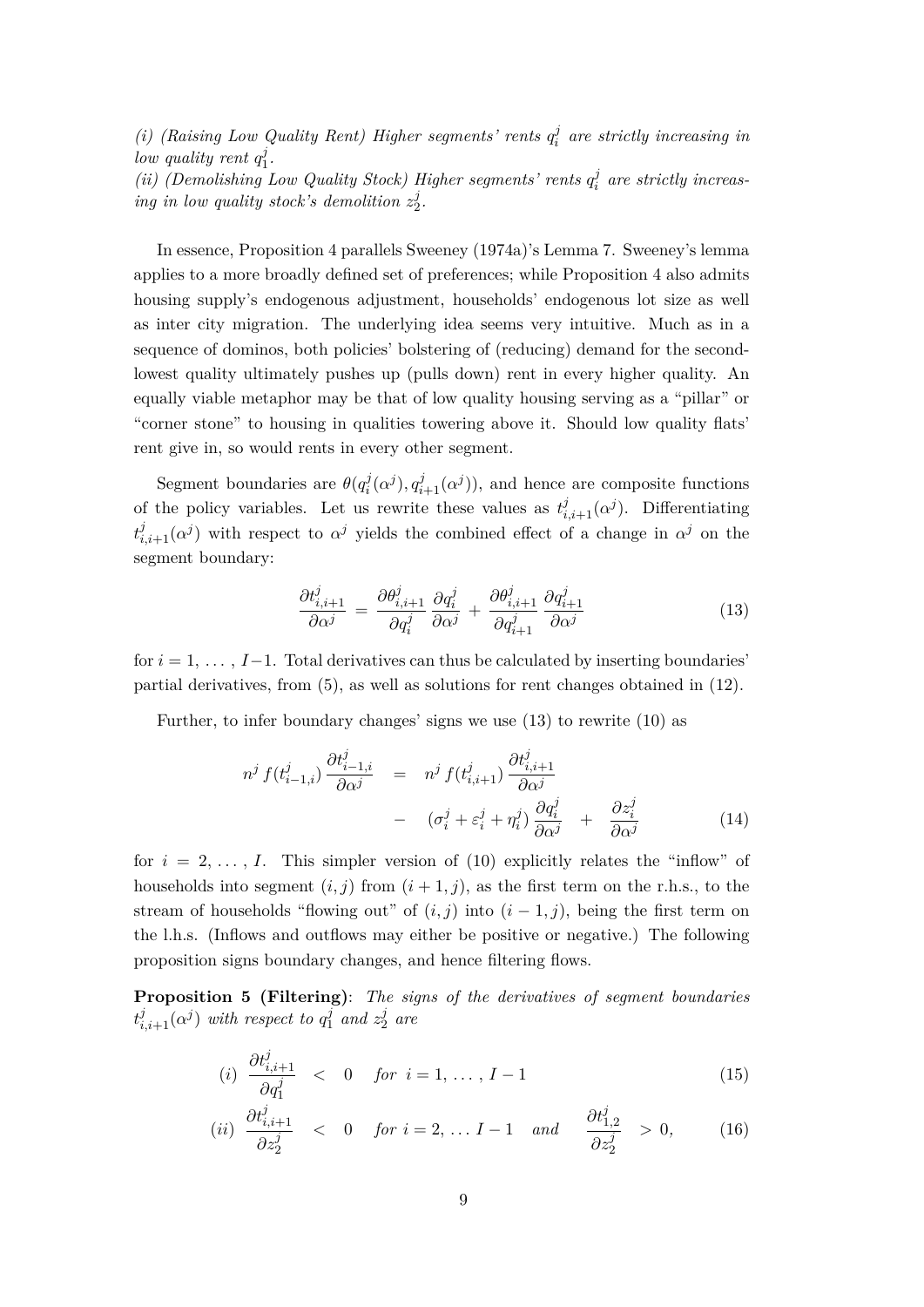*respectively.*

*(i) (Low Quality Rent and Filtering) Raising low quality's rent will make remaining residents filter up consecutive segments* 2*, . . . , I.*

*(ii) (Low Quality Demolition and Filtering) Demolishing low quality's stock will make remaining residents filter up consecutive segments* 3*, . . . , I. Moreover, remaining residents in segment 2 partly also filter down to segment 1.*<sup>1</sup>

### **2.3 Federal Coordination**

We compare isolated policies, carried out by a single city only, to coordinated policies, obtained when identical policies are pursued by all cities simultaneously. In order to distinguish between variable changes in these two scenarios, derivatives for coordinated action (isolated action) carry superscript *c* (superscript *nc*). For example,  $(\partial q_i^4 / \partial z_2^4)^{nc}$  is the change in rent in  $(i, 4)$  following demolition of low quality housing in city 4 only, while  $(\partial q_i^4 / \partial z_2)^c$  is the change in rent in segment  $(i, 4)$ following uniform demolition of low quality housing in all cities  $j = 1, \ldots, J$ .

Rent changes under coordinated action result from retracing the previous section's discussion for when the inter city allocation of households remains intact. Coordinated, identical changes in  $\alpha$  shut down interurban migration and, hence, wipe  $\sigma_i^j$  $\mu$ <sup>*j*</sup> off all equations in (10). Let us define *A<sup>c</sup>* as the coefficient matrix that results if  $\sigma_i^j$  $i$ <sup>i</sup> is dropped from  $A^j$ . Then competitive rents' derivatives under coordinated action are  $y^c = ((\partial q_2^j/\partial \alpha)^c, \ldots, (\partial q_I^j/\partial \alpha)^c)' = (A^c)^{-1}b$ . The following proposition spells out the attendant changes in detail, and ranks rent increases as well as filtering flows.

**Proposition 6 (Coordination)**: *Should all cities j* = 1*, . . . , N undertake the same policy*  $\alpha^{j} = \alpha$ , then rent changes within each quality segment  $i = 2, \ldots, I$  are *identical across cities:*

$$
(i) \left(\frac{\partial q_i^j}{\partial \alpha}\right)^c = \left(\frac{\partial q_i}{\partial \alpha}\right)^c \tag{17}
$$

*Moreover, comparing the effect of changing α under isolated action and under coordinated action on segments*  $i = 2, \ldots, I$  *shows that* 

$$
(ii) \left(\frac{\partial q_i^j}{\partial \alpha}\right)^c > \left(\frac{\partial q_i^j}{\partial \alpha^j}\right)^{nc}
$$
\n(18)

$$
(iii) \quad \left(\frac{\partial t_{i,i+1}^j}{\partial \alpha^j}\right)^{nc} < \left(\frac{\partial t_{i,i+1}^j}{\partial \alpha}\right)^{c} < 0 \tag{19}
$$

*That is,*

*(i) (Migration) Policy coordination upsets rents equally across cities.*

<sup>&</sup>lt;sup>1</sup>On the one hand, demolition evicts  $dz_2$  households from segment 1 and subsequently induces them to move into segment 2; on the other hand, demolition induces  $n^j f(t^j_{1,2})(\partial t^j_{1,2}/\partial z^j_2) dz^j_2$  households to filter down from segment 2 into segment 1.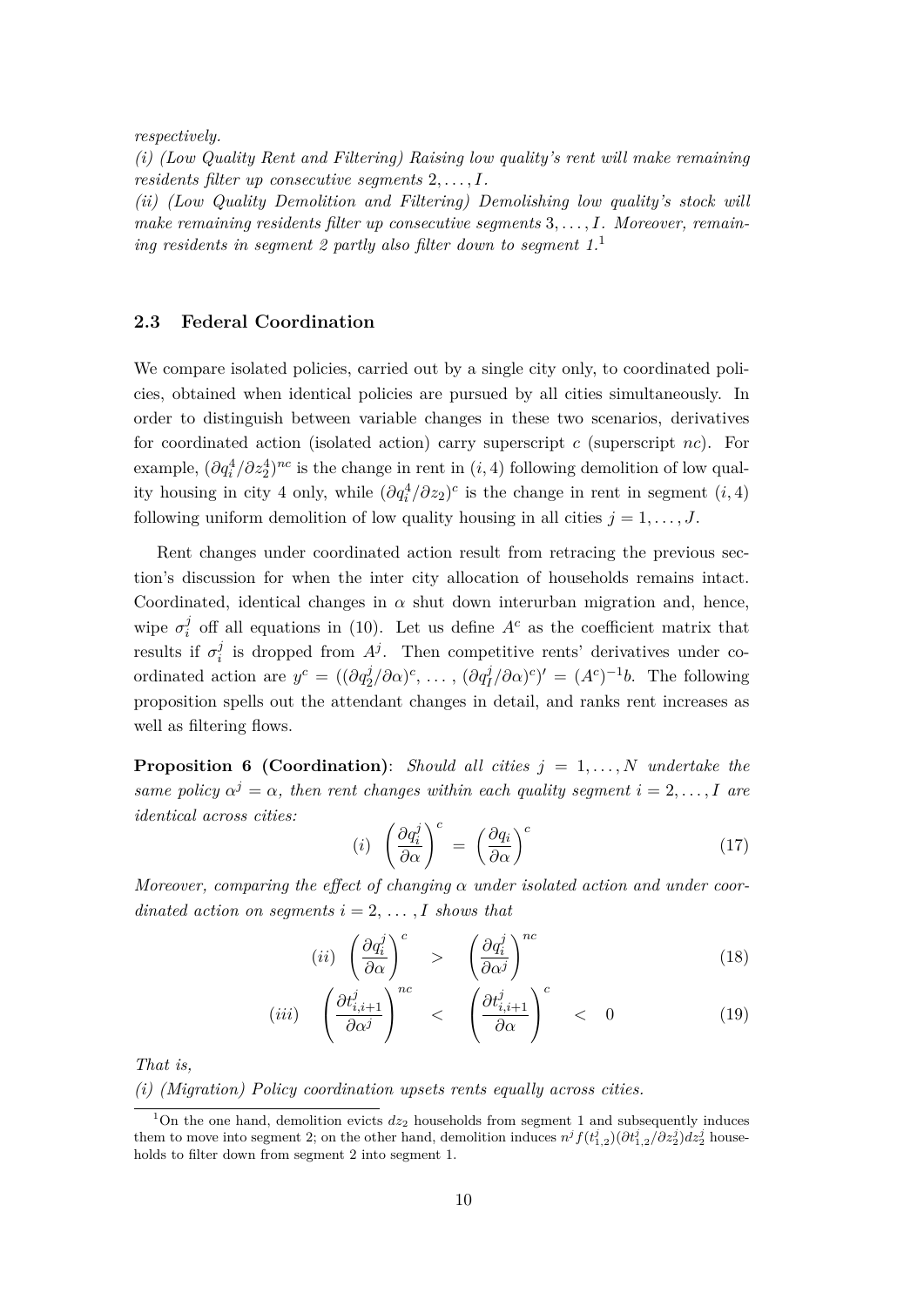*(ii) (Rents) Policy coordination reinforces the responses of higher segments' rents. (iii) (Filtering) Policy coordination dampens filtering flows.*

As is familiar from the literature on fiscal federalism, coordination of local policies effectively denies mobile residents the option of leaving the city (Property (i)). Unsurprisingly, any pressure policy may generate in the low quality segment is channeled into higher segments, rather than into other cities. Thus rents increase by more than if the city had only acted on its own (Property (ii)). Intuitively, in the absence of emigration demand for higher quality housing responds less elastically to those rent increases triggered by the local policy. Upper segments' rents must rise by more if these segments are to make room for tenants filtering up. Finally, under coordination the filtering flows into higher segments become less pronounced even as rents increase more strongly (Property (iii)).

At last we turn to local governments' objectives. Let us suppose that local governments are run by landlords, and that landlords may attempt to increase total rental revenues. As Proposition 6 indicates, raising low quality rent or demolishing low quality stock when all other cities also do is more successful in propelling extra rental income than pursuing these policies on one's own. Not just do rents in higher segments increase by more (while low quality rent either rises, too, or remains constant). Also, residents' total demands for housing within each of those higher segments increase by more, too (so that the outflow out of low quality housing is smaller, too). Joint action is unambiguously better than isolated action.

#### **Proposition 7 (Local Government Policies)**

*Let a city either raise low quality rent or demolish low quality stock. Either policy drives up total rental income in that city by more if accompanied by simultaneous and identical policies in all other cities.*

Fundamentally, a city demolishing on its own will drive away residents not just from the segment to be demolished but also from every other of its segments. Coordination remedies this. Simultaneous demolition forestalls migration across cities and within qualities, and thus strongly reinforces a landlord government's incentive to demolish. The following section briefly presents an illustration of this idea.

## **3 A Case Study**

Over 1.2 million flats were vacant in Germany's East in 2001, in a total of 7.6 million units. In response, some 250,000 flats were leveled so far, and another 220,000 flats will follow in the years up to 2016 (see the introduction). Policy makers motivate this large scale demolition by arguing that, first, demolition targets low quality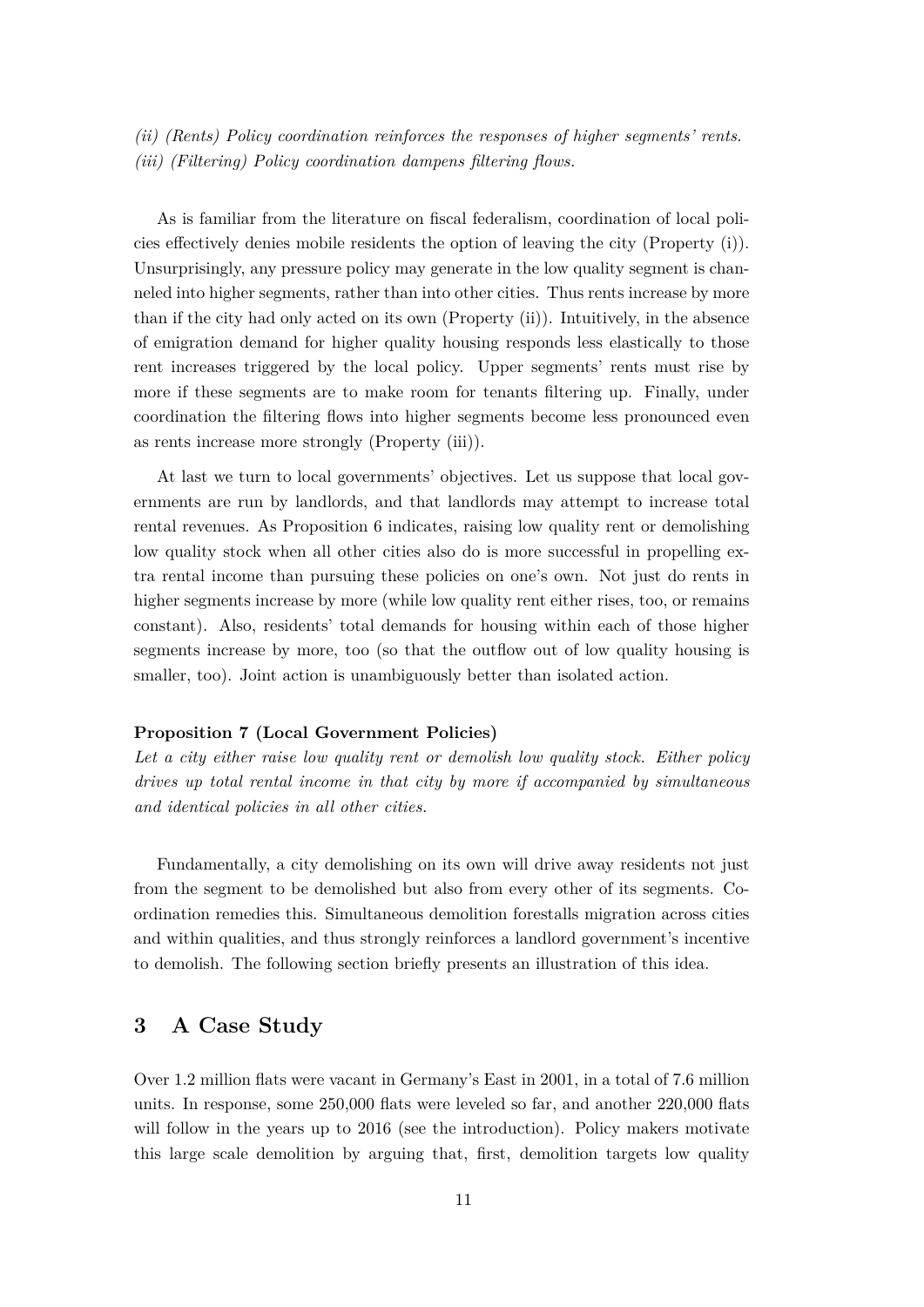housing noone wants and, that second, demolition "stabilizes housing markets". As one politician argued, a ". . . clear focus on demolition has brought considerable relief to housing markets  $\ldots$  " (FAZ  $(2006)$ ).

Of course, these two motivations contradict each other. If it were only unattractive housing that is torn down then overall rents certainly could not be "stabilized", as the filtering model tells us. In any case, both motivations do connect to this paper's model, both in terms of its key assumption as well as in terms of key predictions. First, politicians' self-professed objective that demolition should "stabilize housing markets" connects well with the model assumption that governments strive to increase landlords' rental incomes.

And second, politicians' claim that demolition merely targets unwanted housing has implications within the model that can be tested. If governments merely pull down truly superfluous housing only then East Germany's rents should at best stagnate, if not fall, through the demolition period. In contrast, finding that East Germany's rents in fact increases during this period would point to the opposite interpretation, of demolition in fact taking down housing units that residents would otherwise value, and inhabit. Of course, we need to control for both, individual heterogeneity as well events unfolding during demolition. This we do by (i) employing micro data and (ii) contrasting rent changes in Germany's East with those observed in Germany's West.

We make use of a very large micro data set of East and West German households (the Mikrozensus) available for the years 2002 (the beginning of the demolition program) and 2006 (well into the program). Unfortunately households in 2006 are not the same as those in 2002. Nonetheless, for every respondent we have information on total rent and floor space as well as information contained in dummies on age of the building, number of stories of the building, type of heating, housing tenure, county of residence and degree of agglomeration of both the city and county of residence.

Pooling the observations from 2002 and 2006 gives a data set of well over 230,000 units of rental housing. Let the time dummy *d*2 equal 1 if the year is 2006 and zero otherwise, and let the region dummy *dT* equal 1 if the region is East Germany and zero else. Following Wooldridge (2010), we specify the following difference-indifference (DID) model

$$
\ln q_{\ell} = \gamma_0 + \beta' \mathbf{x}_{\ell} + \delta_0 d2 + \gamma_1 dT + \delta_1 (dT \cdot d2) + u_{\ell} \tag{20}
$$

where  $\ell$  is the household number,  $\mathbf{x}_{\ell}$  is a vector of attributes characterizing the location and quality of that household's flat, *β* is the vector of these attributes' coefficients and  $\gamma_0$ ,  $\gamma_1$  and  $\delta_0$  and  $\delta_1$  are the intercept and dummy variable coefficients, respectively.

Roughly,  $\delta_0$  gives rent growth for a West German flat while  $\delta_0 + \delta_1$  gives rent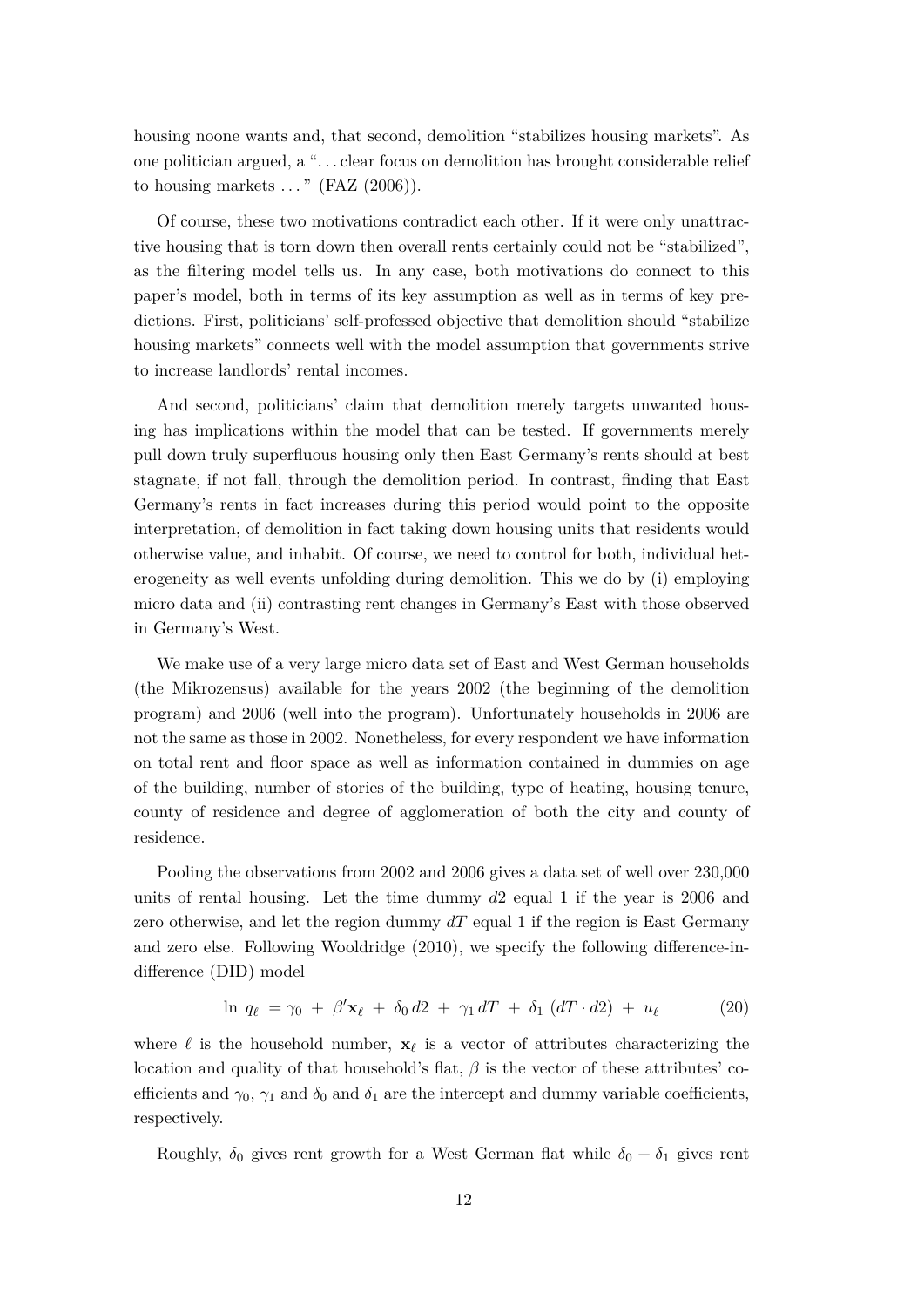|                      | <b>OLS</b><br>(DID)            | <b>OLS</b><br>(DID)            | <b>OLS</b><br>$(\mathbf{FD})$ |  |
|----------------------|--------------------------------|--------------------------------|-------------------------------|--|
| $\widehat{\gamma}_1$ | $-0.143$                       | $-0.184$                       |                               |  |
| $\widehat{\delta}_0$ | (0.002)<br>$-0.025$<br>(0.001) | (0.024)<br>$-0.068$<br>(0.017) |                               |  |
| $\widehat{\delta}_1$ | 0.022<br>(0.003)               | 0.024<br>(0.015)               | 0.026<br>(0.008)              |  |
| Obs.                 | 231,909                        | 610                            | 305                           |  |
| $\bar{R}^2$          | 0.21                           | 0.61                           | 0.18                          |  |

Table 2: Rent growth in East and West Germany (Standard errors in parentheses)

growth in Germany's East. Hence  $\delta_1$ , as the difference between these two differences, has the interpretation of being the excess of the East German rent change over and above the rent change observed for Germany's West. Put differently,  $\delta_1$  captures the extent to which rents in East Germany grow by more than do rents in Germany's West, for a flat of identical attributes. It is only this excess that we will attribute to the demolition program taking place just then.

The first column of coefficients in Table 2 documents the estimate of  $\delta_1$  as well as estimates of the two dummy variables. (Estimates of control variable coefficients are not shown, but largely are plausible.) All of the three estimates are significantly different from zero. First we see that Eastern rent roughly is 14% smaller than rent of a Western flat of comparable quality and location. This is only a small East-West rent differential, and it suggests that indeed East's demolition activities may target flats that have only ever been offered at fairly expensive rent.

Second we see that Western rents actually have fallen by 2.5% over the four years. So any given Western flat has experienced a decline in rent. In contrast, and third, we see that rent for a similar flat in East has fallen by a mere 0.003%, or not at all. Put differently, rents in East, being the treatment region, have succeeded in rising relative to rent in West, as the control region. To be sure, this is all in spite of an enormous excess supply of housing (not at all present in West) that must in principle have pushed rents the other way. We interpret this finding as refuting the claim that Eastern demolition is innocuous, dispensing with unwanted housing only.

The other two columns of coefficients in Table 2 offer yet two other variations in estimation. If we average the data by county, then we obtain a data set of 305 county averages yearly, or 610 observations. Pooling data from these years and repeating the difference-in-difference procedure set out in (20) gives the coefficient estimates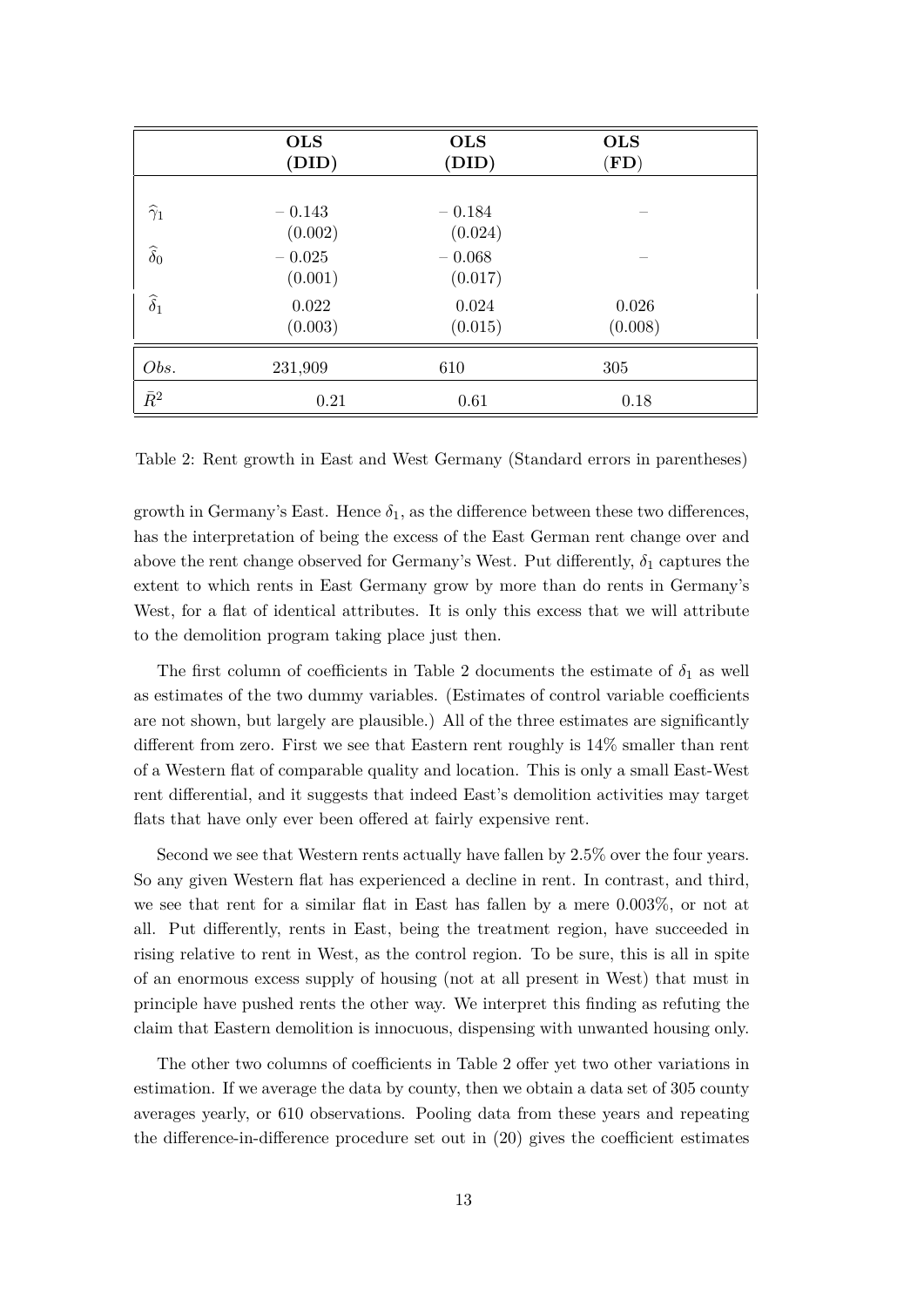in the second data column. This procedure throws away information, and while estimates still point into the same direction as before it is not surprising that the key coefficient  $\hat{\delta}_1$  no longer is significant here.

However, averaging household data by county becomes meaningful again if we construct a true panel, of average county information. For each county we have average data for 2002 and 2006, and given the county identifier we can match county data for these two years. For each county we then first difference (FD) equation (20), to rule out the possibility that the presence of unobservable effects in each county biases our estimates. Given the resulting estimate  $\hat{\delta}_1$ , we again find that Eastern rents grew over and above the Western trend. The estimate, 2.6% , is significant and also reassuringly similar to the estimate we found first.

## **4 Conclusions**

This paper focuses on how landlord-ruled cities may best sustain, or even raise, their rental incomes in the context of multiple quality housing, and given the grown importance of vacant housing. We devise a model in which individuals make simultaneous decisions on housing quality, floor space, and residential location. A single city may wish to demolish some of the stock in its lowest quality segment on its own, without other cities going along. Yet such demolition will drive many of that city's residents out of every of its qualities, thereby diluting the incentive to demolish. Coordinating these local demolition efforts greatly enhances the incentive to demolish.

The paper's focus is on demolition, yet the analysis also addresses issues pertinent to zoning. In the paper, local governments demolish low quality buildings. But much of zoning also is about reducing the supply of low quality housing. For instance, the minimum lot size restrictions that characterize much of Eastern Massachusetts's zoning effectively ration supply (Zabel/Dalton (2011)). If demolition is the reduction of the housing stock, then zoning is that housing stock's prevention. From this perspective we expect institutions facilitating zoning's coordination to also speed up zoning's introduction.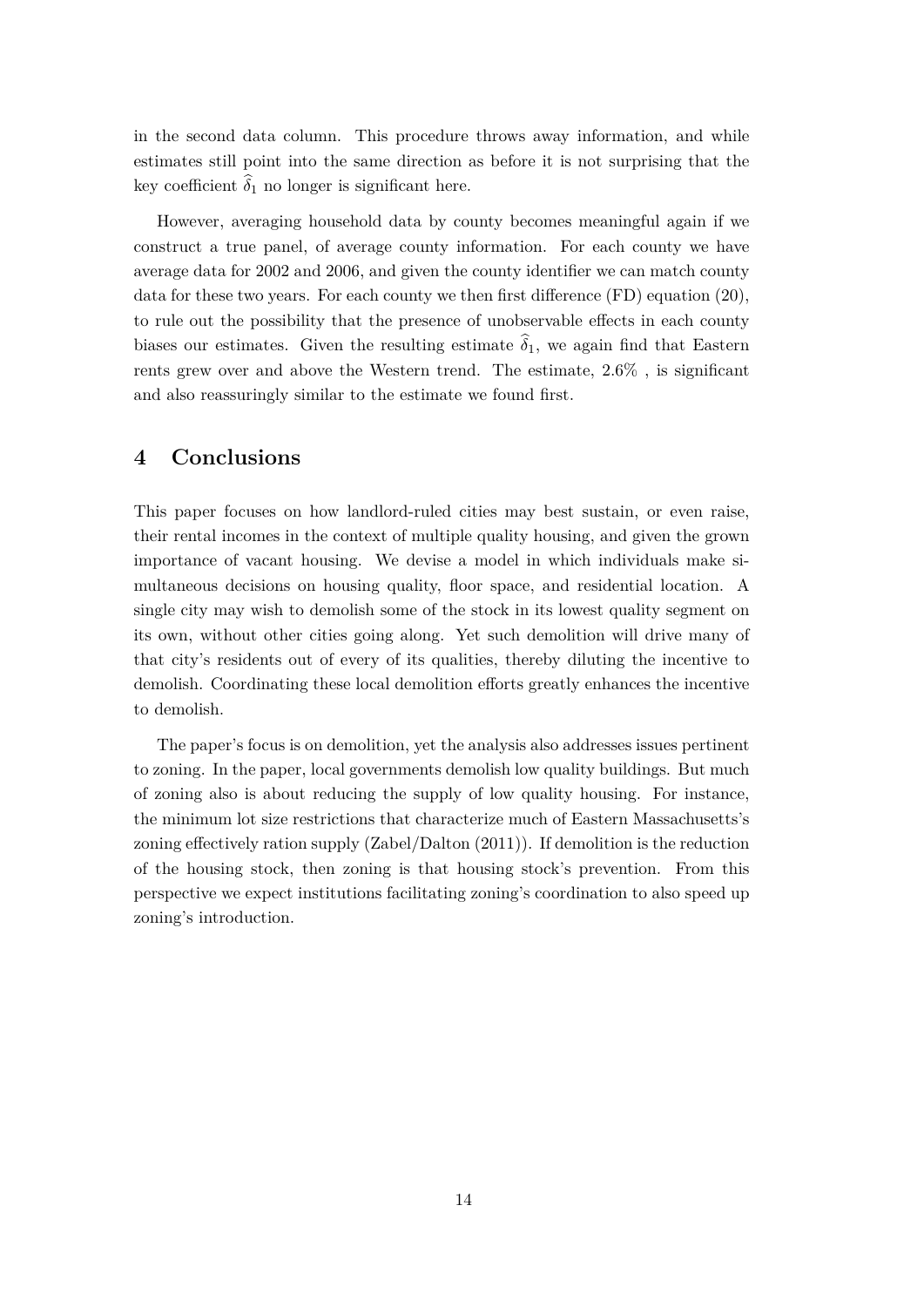## **5 Appendix A**

### **Lemma 1 (Indirect Utility Properties)**:

- *(i) V exhibits strictly increasing differences with respect to*  $\theta$  *and*  $(s, q)$ *.*
- *(ii)*  $V_q = v_q = -h(q_i, s_i) < 0$ , by the envelope theorem.
- *(iii)*  $V_{\theta s} > 0$ *, from the definition of V in (2)*.
- *(iv)*  $V_{\theta q} = 0$ *, from the definition of V in (2)*.
- $(v)$   $V_s = v_s = r_s(h(q_i, s_i), s_i) > 0$ , by the envelope theorem.

#### **Proof of Lemma 1 (Indirect Utility Properties)**:

(i) Consider comparing the maximum utilities that result for two distinct combinations of quality and rent  $(s', q')$  and  $(s'', q'')$ , where  $s', s'' \in \{s_1, \ldots, s_I\}$  and  $q', q'' \in \mathbb{R}_+$ . Suppose  $s'' > s'$  and  $q'' > q'$ . Now surely for all  $\theta'' \geq \theta'$  we have  $\theta''s'' - \theta's'' \geq \theta''s' - \theta's'.$  But then

$$
(\theta''s''+v(q'',s''))-(\theta's''+v(q'',s'')) \, \gtrless \, (\theta''s'+v(q',s'))-(\theta's'+v(q',s'))
$$

also. This proves that

$$
V(\theta'', s'', q'') - V(\theta', s'', q'') \geq V(\theta'', s', q') - V(\theta', s', q')
$$
  
for all  $\theta'' \geq \theta'$  and  $(s'', q'') > (s', q')$ 

Put differently, indirect utility *V* exhibits strictly increasing differences with respect to  $\theta$  and  $(s, q)$ . Proofs of (ii) to (v) are indicated in Lemma 1.  $\Box$ 

### **Proof of Proposition 1 (Resident Sorting By Quality)**: 2

Given Lemma 1,  $V(\theta_{i,i+1}, s_{i+1}, q_{i+1}) - V(\theta, s_{i+1}, q_{i+1}) \geq V(\theta_{i,i+1}, s_i, q_i) - V(\theta, s_i, q_i)$ for all  $\theta \leq \theta_{i,i+1}$ . Inserting indifference condition (3), and also spelling out the resulting pair of inequalities out for segment  $i - 1$ , translates into

$$
V(\theta, s_{i+1}, q_{i+1}) \geqslant V(\theta, s_i, q_i) \qquad \text{for all } \theta \geqslant \theta_{i,i+1} \qquad (21)
$$

$$
V(\theta, s_i, q_i) \geq V(\theta, s_{i-1}, q_{i-1}) \quad \text{for all } \theta \geq \theta_{i-1,i} \tag{22}
$$

Hence residents with a taste index  $\theta$  in the interval  $[\theta_{i-1,i}, \theta_{i,i+1}]$  prefer segment *i* to either of *i*'s neighbors  $i - 1$  and  $i + 1$ .

In fact, residents in  $[\theta_{i-1,i}, \theta_{i,i+1}]$  prefer *i* to *every* other quality. Consider, for example, a much better segment  $s_k$ , with  $k > i+1$ . Specifying the pair of inequalities in (22) for  $i = k$  gives  $V(\theta, s_k, q_k) \geq V(\theta, s_{k-1}, q_{k-1})$  for all  $\theta \geq \theta_{k-1,k}$ . Since residents in  $[\theta_{i-1,i}, \theta_{i,i+1}]$  exhibit  $\theta < \theta_{k-1,k}$ , they are more strongly attracted to segment  $k-1$  than to k. Applying this argument to successively lower segments until segment  $i + 1$  is reached, shows that  $V(\theta, s_k, q_k) < V(\theta, s_{k-1}, q_{k-1}) < \ldots <$  $V(\theta, s_i, q_i)$  for all residents with  $\theta$  in  $[\theta_{i-1,i}, \theta_{i,i+1}]$ . A similar argument applies to the case where  $k < i - 1$ .  $\Box$ 

<sup>&</sup>lt;sup>2</sup>The proof merely is an application of the comprehensive treatment in Topkis (1998).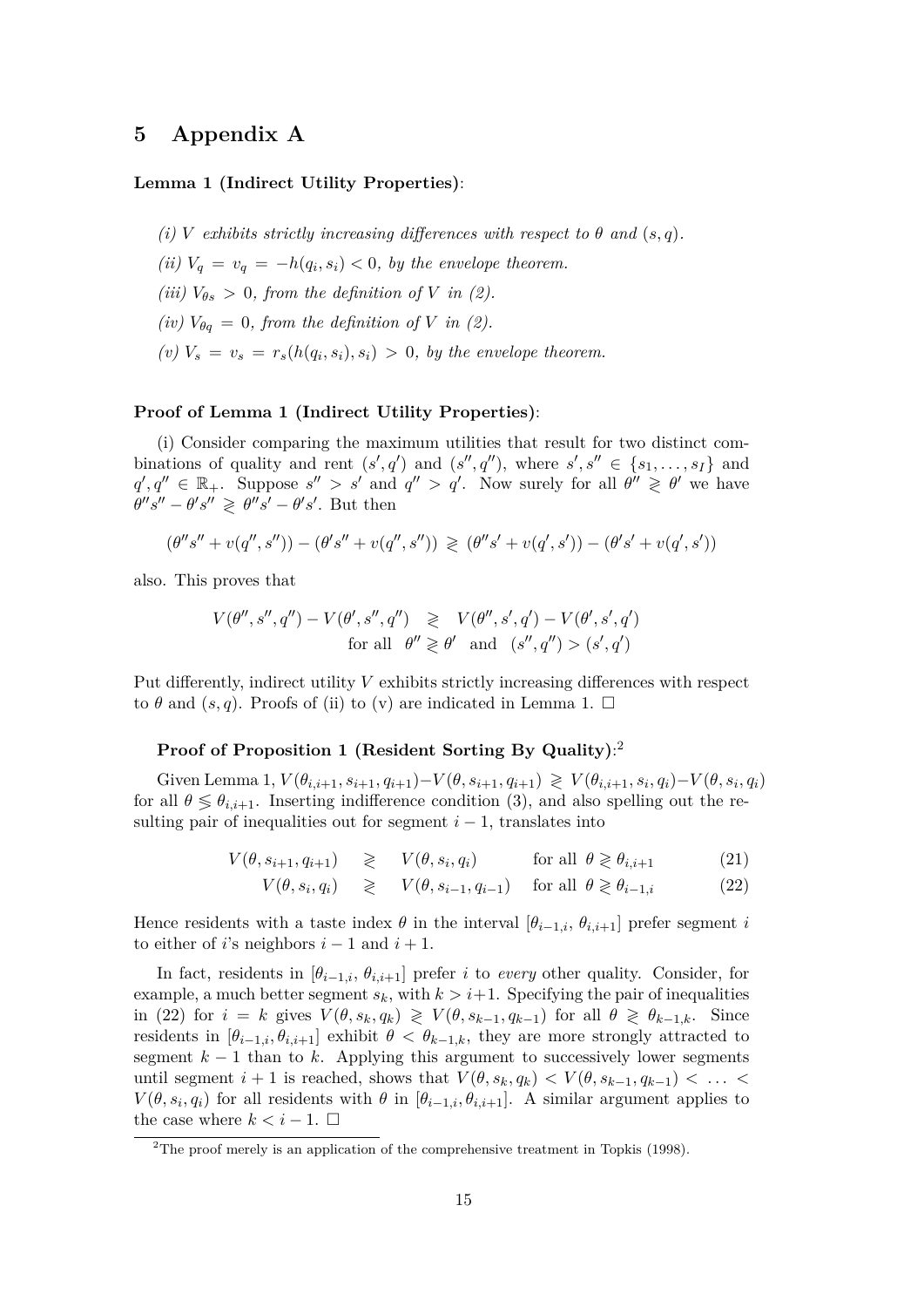#### **Proof of Proposition 2 (Segment Population and Rent)**:

We divide the proof into three steps. First we derive the right derivative of  $n_i^j$ *i* with respect to  $q_i^j$  $i$ <sup>*i*</sup> at  $\bar{q}^j_i$  $i<sub>i</sub>$ , then we derive its left derivative, then we compare the two. (i) Consider a rent  $\hat{q}_i^j$  which strictly exceeds  $\bar{q}_i^j$  $i<sup>j</sup>$ . Resulting variable values are denoted  $\hat{\theta}_{i,i+1}^j = \theta(\hat{q}_i^j)$  $(\overline{q}_{i}^{j}, \overline{q}_{i+1}^{j})$ , etc. Further, define

$$
\hat{m}_i = \bar{V}_i^{j+1} - \hat{V}_i
$$

as the pull that segment  $(i, j + 1)$  exerts on those initially in segment  $(i, j)$ . Surely only those with taste parameter  $\theta$  in  $[\hat{\theta}_{i-1,i}^j, \hat{\theta}_{i,i+1}^j]$  and mobility cost *m* beyond  $\hat{m}_i$ will remain in segment  $(i, j)$ . In this case, and given independence between  $m$  and  $θ, \; \hat{n}^j_i$  $\bar{n}^j(F(\hat{\theta}_{i,i+1}^j) - F(\hat{\theta}_{i-1,i}^j))(1 - F(\hat{m}_i))$ . In contrast,  $\bar{n}_i^j$ *i* equals  $\bar{n}^{j} (F(\bar{\theta}_{i,i+1}^{j}) - F(\bar{\theta}_{i-1,i}^{j})).$ 

Now consider the ratio  $(\hat{n}_i^j - \bar{n}_i^j)$  $\frac{d}{i}$ )/ $(\hat{q}_i^j - \bar{q}_i^j)$  $\hat{p}_i^j$ ). This ratio can be expanded as follows:

$$
\bar{n}^{j} \frac{F(\hat{\theta}_{i,i+1}^{j}) - F(\bar{\theta}_{i,i+1}^{j})}{\hat{\theta}_{i,i+1}^{j} - \bar{\theta}_{i,i+1}^{j}} \cdot \frac{\hat{\theta}_{i,i+1}^{j} - \bar{\theta}_{i,i+1}^{j}}{\hat{q}_{i}^{j} - \bar{q}_{i}^{j}} \cdot (1 - F(\hat{m}_{i}))
$$
\n
$$
- \bar{n}^{j} \frac{F(\hat{\theta}_{i-1,i}^{j}) - F(\bar{\theta}_{i-1,i}^{j})}{\hat{\theta}_{i-1,i}^{j} - \bar{\theta}_{i-1,i}^{j}} \cdot \frac{\hat{\theta}_{i-1,i}^{j} - \bar{\theta}_{i-1,i}^{j}}{\hat{q}_{i}^{j} - \bar{q}_{i}^{j}} \cdot (1 - F(\hat{m}_{i}))
$$
\n
$$
- \bar{n}^{j} \frac{F(\hat{m}_{i}) - F(\bar{m}_{i})}{\hat{m}_{i} - \bar{m}_{i}} \cdot \frac{\hat{m}_{i} - \bar{m}_{i}}{\hat{q}_{i}^{j} - \bar{q}_{i}^{j}} \cdot (F(\bar{\theta}_{i,i+1}^{j}) - F(\bar{\theta}_{i-1,i}^{j})) \qquad (23)
$$

where  $\bar{m}_i = 0$ .

By the implicit function theorem,  $\theta_{i,i+1}$  is a differentiable, and hence continuous, function of  $\hat{q}_i^j$  $\hat{q}^j_i$  for rents  $\hat{q}^j_i$  $\bar{q}_i^j$  sufficiently close to  $\bar{q}_i^j$  $\hat{q}^j$ . Then as we let  $\hat{q}^j_i$  $\bar{q}_i^j$  approach  $\bar{q}_i^j$ *i* ,  $\hat{\theta}_{i,i+1}$  approaches  $\bar{\theta}_{i,i+1}$ . Since  $F(\theta)$  is differentiable, then the first ratio on the first line of (23) converges to  $f(\bar{\theta}_{i,i+1}^j)$ .

Taking limits of all other terms in (23) and applying similar arguments eventually gives the right derivative of  $n_i^j$  with respect to  $q_i^j$  $\bar{\vec{q}}_i^j$  at  $\bar{\vec{q}}_i^j$ *i* :

$$
\lim_{\hat{q}_i^j \to \bar{q}_i^j +} \frac{\hat{n}_i^j - \bar{n}_i^j}{\hat{q}_i^j - \bar{q}_i^j} = \bar{n}^j f(\bar{\theta}_{i,i+1}^j) \frac{\partial \theta^j(\bar{q}_i^j, \bar{q}_{i+1}^j)}{\partial q_i^j} \n- \bar{n}^j f(\bar{\theta}_{i-1,i}^j) \frac{\partial \theta^j(\bar{q}_{i-1}^j, \bar{q}_i^j)}{\partial q_i^j} \n+ \bar{n}^j \left( F(\bar{\theta}_{i,i+1}^j) - F(\bar{\theta}_{i-1,i}^j) \right) f(\bar{m}_i) \frac{\partial V(\bar{q}_i^j)}{\partial q_i^j}
$$
\n(24)

(ii) Consider a rent  $\check{q}_i^j$  $\bar{q}_i^j$  strictly below  $\bar{q}_i^j$  $\check{\theta}^j_{i,i+1}$  =  $\theta_{i,i+1}(\check{q}^j_i)$  $a_i^j$ ,  $\bar{q}_{i+1}^j$ ), etc. Given  $\check{q}_i^j < \bar{q}_i$ , segment  $(i, j)$  clearly is more attractive than segments of comparable quality elsewhere. We decompose  $\check{n}_i^j$  $\frac{J}{i}$  into natives and immigrants. The ratio of the change in natives to the change in rent can be written as

$$
\bar{n}^j\frac{\left(F(\bar{\theta}_{i,i+1}^j)-F(\bar{\theta}_{i-1,i}^j)\right)-\left(F(\check{\theta}_{i,i+1}^j)-F(\check{\theta}_{i-1,i}^j)\right)}{\bar{q}_i^j-\check{q}_i^j}
$$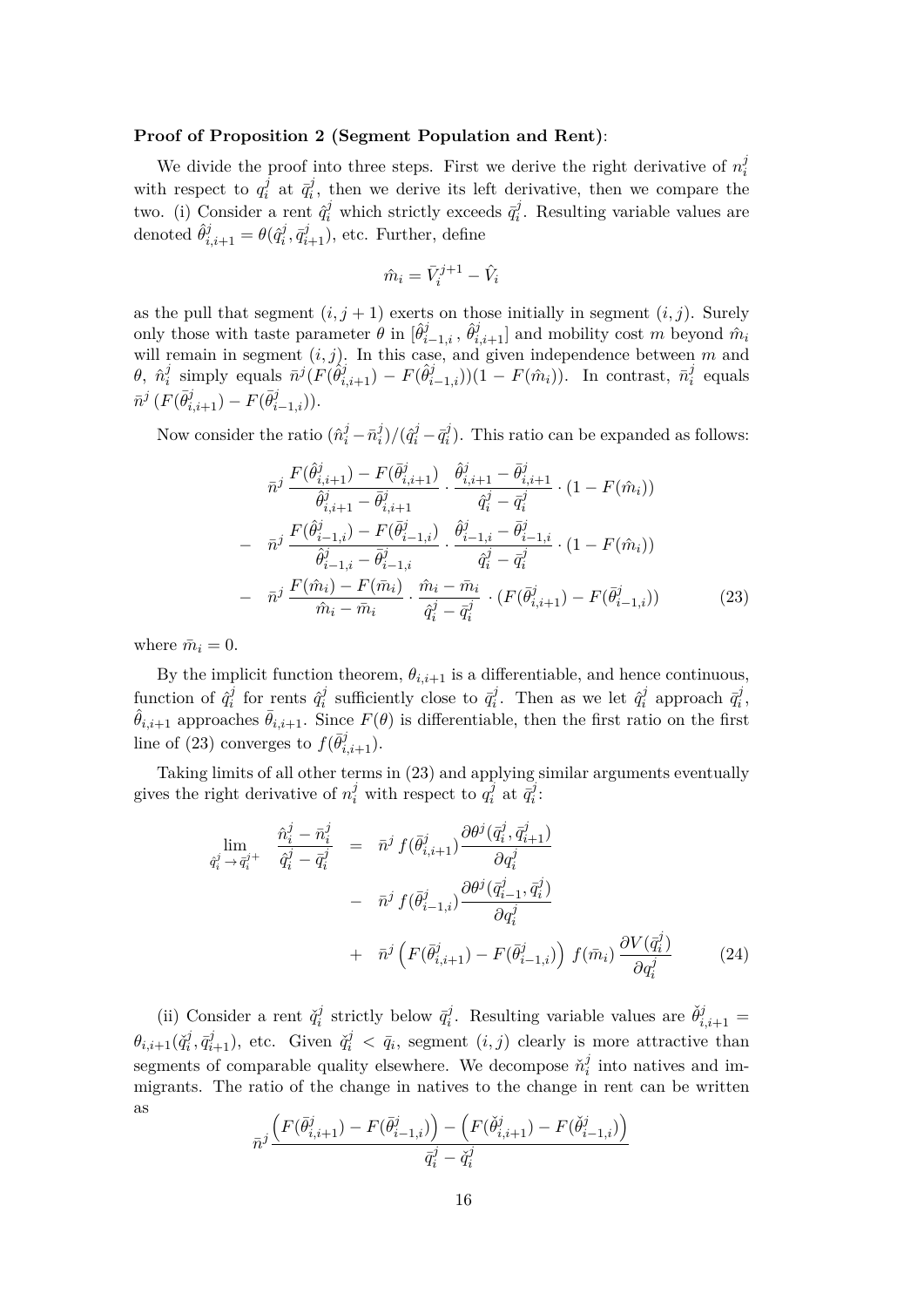Letting  $\check{q}_i^j$  $\bar{q}_i^j$  approach  $\bar{q}_i^j$  $g_i^j$  gives the derivative of natives' numbers with respect to  $q_i^j$ *i*  $\mathrm{at}\,\, \bar{q}^j_i$  $i^j$ , i.e.,

$$
\bar{n}^j f(\bar{\theta}_{i,i+1}^j) \frac{\partial \theta^j(\bar{q}_i^j, \bar{q}_{i+1}^j)}{\partial q_i^j} - \bar{n}^j f(\bar{\theta}_{i-1,i}^j) \frac{\partial \theta^j(\bar{q}_{i-1}^j, \bar{q}_i^j)}{\partial q_i^j} \tag{25}
$$

Next we turn to immigrants to  $(i, j)$ . Figure 1 (in the text) points to which natives from city  $j-1$  may be attracted to  $(i, j)$ . The Figure shows maximum utility in the three segments  $(i-1, j-1)$ ,  $(i, j-1)$  and  $(i+1, j-1)$ , as well as maximum utility in competing segment  $(i, j)$ , as functions of the taste index  $\theta$ . Define

$$
\check{m}_i = \check{V}_i^j - \bar{V}_i^{j-1}
$$

as the pull that segment  $(i, j)$  exerts on those initially in segment  $(i, j - 1)$ . On the one hand, the unknown number of those wanting to emigrate to  $(i, j)$ ,  $dE$ , certainly is smaller than  $\bar{n}^{j-1}(F(\check{\theta}_{i,i+1}^{j-1}) - F(\check{\theta}_{i-1,i}^{j-1}))F(\check{m}_i)$ . On the other hand, this number certainly is greater than  $\bar{n}^{j-1}(F(\bar{\theta}_{i,i+1}^{j-1}) - F(\bar{\theta}_{i-1,i}^{j-1})) F(\tilde{m}_i)$ . I.e.,

$$
\frac{\bar{n}^{j-1}(F(\bar{\theta}_{i,i+1}^{j-1}) - F(\bar{\theta}_{i-1,i}^{j-1})) F(\check{m}_i)}{\check{q}_i^j - \bar{q}_i^j} \leq \frac{dE}{\check{q}_i^j - \bar{q}_i^j} \leq \frac{\bar{n}^{j-1}(F(\check{\theta}_{i,i+1}^{j-1}) - F(\check{\theta}_{i-1,i}^{j-1})) F(\check{m}_i)}{\check{q}_i^j - \bar{q}_i^j}
$$

The first and the last term in this series of inequalities converge to the same expression as  $\check{q}_i^j$  $\bar{q}_i^j$  approaches  $\bar{q}_i^j$  $i$ <sup> $j$ </sup>. Hence so does the middle term, by the "squeezing" rule". The derivative of the number of migrants from  $j - 1$  to  $j$  thus is the limit of either the first or the last term in the preceding series of inequalities, and hence can be derived as:

$$
\bar{n}^{j-1} \left( F(\bar{\theta}_{i,i+1}^{j-1}) - F(\bar{\theta}_{i-1,i}^{j-1}) \right) f(\bar{m}_i) \frac{\partial V(\bar{q}_i^j)}{\partial q_i^j} \tag{26}
$$

Adding (25) and (26) gives the left derivative of  $n_i^j$  with respect to  $q_i^j$  $\bar{q}^j_i$  at  $\bar{q}^j_i$  $i^j$ :

$$
\lim_{\substack{\vec{q}_i^j \to \vec{q}_i^j - \vec{q}_i^j = \vec{n}^j \neq (\vec{\theta}_{i,i+1}^j) \to (\vec{q}_i^j, \vec{q}_{i+1}^j) = \vec{n}^j f(\vec{\theta}_{i,i+1}^j) \to} \n\frac{\partial \theta^j(\vec{q}_i^j, \vec{q}_{i+1}^j)}{\partial q_i^j} \qquad\n- \bar{n}^j f(\vec{\theta}_{i-1,i}^j) \frac{\partial \theta^j(\vec{q}_{i-1}^j, \vec{q}_i^j)}{\partial q_i^j} \qquad\n+ \bar{n}^{j-1} \left( F(\vec{\theta}_{i,i+1}^{j-1}) - F(\vec{\theta}_{i-1,i}^{j-1}) \right) f(\vec{m}_i) \frac{\partial V(\vec{q}_i^j)}{\partial q_i^j} \tag{27}
$$

(iii) Comparing (27) with (24) shows that the derivative at  $\bar{q}_i^j$  $\bar{i}$ <sup> $\ell$ </sup> exists, if the initial allocation is symmetric.  $\Box$ 

### **Proof of Proposition 3**:

The proof is similar to that of Proposition 2.  $\Box$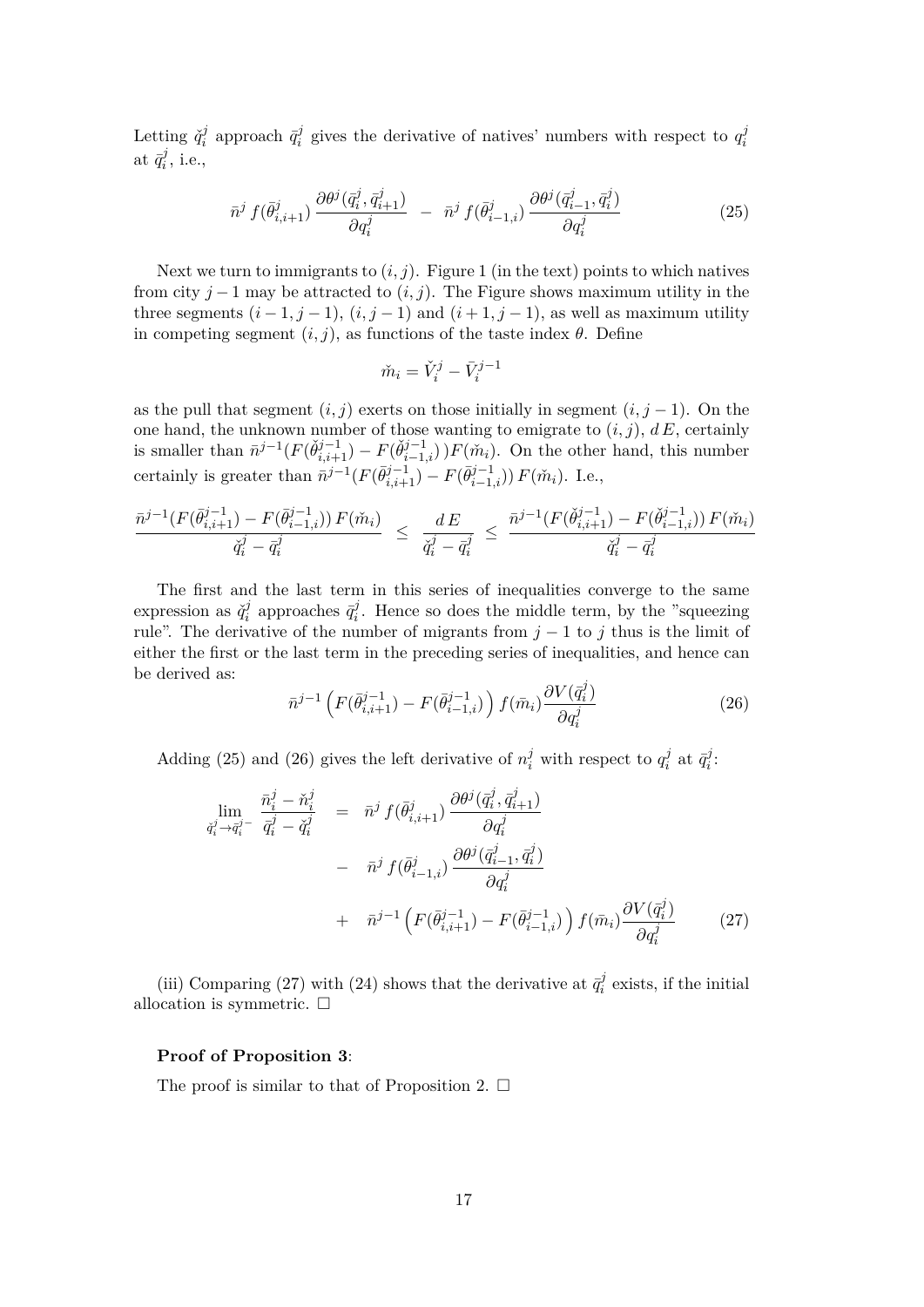#### **Proof of Proposition 4**:

(*Existence*) We first document an existence property not explicitly mentioned in the Proposition. Generally, the coefficients of  $\partial q_i^j / \partial \alpha^j$ ,  $i = 2, ..., I$ , are stacked into the  $(i - 1)$ -th column of  $A<sup>j</sup>$ :

row *i* − 2 row *i* − 1 row *i* 0 . . . 0 *n <sup>j</sup>f*(*θ j <sup>i</sup>*−1*,i*) *∂θ<sup>j</sup> i*−1*,i ∂q<sup>j</sup> i n <sup>j</sup> f*(*θ j i,i*+1) *∂θ<sup>j</sup> i,i*+1 *∂q<sup>j</sup> i* − *σ j <sup>i</sup>* + *ε j <sup>i</sup>* + *η j i* − *n <sup>j</sup>f*(*θ j <sup>i</sup>*−1*,i*) *∂θ<sup>j</sup> i*−1*,i ∂q<sup>j</sup> i* −*n <sup>j</sup> f*(*θ j i,i*+1) *∂θ<sup>j</sup> i,i*+1 *∂q<sup>j</sup> i* 0 . . . 0 (28)

where, to be sure, the first and the last column of  $A<sup>j</sup>$  look slightly different.

The effects of a one Euro change in  $q_i^j$  $i_i^j$  on segments  $i-1$ , *i* and  $i+1$  are found in column  $(i - 1)$ 's three consecutive rows  $i - 2$ ,  $i - 1$ , and *i*, respectively, whereas the column's remaining entries are zero. Now, the element in column *i*−1 and row *i*−1, also shown in (28), is a diagonal element of  $A<sup>j</sup>$ . In absolute value this (negative) element exceeds the sum of the two (positive) off-diagonal elements found in the column's rows *i* − 2 and *i*. This property applies to any of  $A<sup>j</sup>$ 's columns. Thus  $A<sup>j</sup>$ is diagonally dominant.

But then  $A^j$  also is non-singular (Graybill (1983, Theorem 8.11.2). Hence  $(A^j)^{-1}$ exists, and with it a solution to (10). This solution is unique.

(i) (*Raising Low Quality Rent*) Note that  $(A<sup>j</sup>)<sup>-1</sup>$  has non-positive entries everywhere (Takayama (1985), Theorem 4.D.3, parts (I") and (III"), or Simon/Blume (1995), Theorem 8.14). Thus every component of the solution vector  $(A^{j})^{-1}b^{j}$  is simply the product of a non-positive number, taken from the first column of  $(A^{j})^{-1}$ , and the negative shock (11). Thus every element of the solution  $y^j$  is non-negative.

Next we show that the elements of  $y^j$  in fact are strictly positive. Consider  $\partial q_2^j / \partial q_1^j > 0$  first. Assume, to the contrary, that  $\partial q_2^j / \partial q_1^j = 0$ . Then if also setting  $i = 2$ , choosing  $\alpha = q_1$ , and dropping the city index, equation (10) becomes

$$
nf(t_{2,3})\frac{\partial t_{2,3}}{\partial q_1} = n f(\theta_{1,2})\frac{\partial \theta_{1,2}(q_1, q_2)}{\partial q_1} \tag{29}
$$

where  $\partial t_{2,3}/\partial q_1$  is given in (13) when setting  $\alpha = q_1$  and  $i = 2$ .

On the one hand, the l.h.s. of (29) must be non-negative. After all,  $\partial q_3 / \partial q_1 \geq 0$ , as established above, while  $\partial q_2/\partial q_1 = 0$ , by assumption. Hence  $\partial t_{2,3}/\partial q_1 \geq 0$ .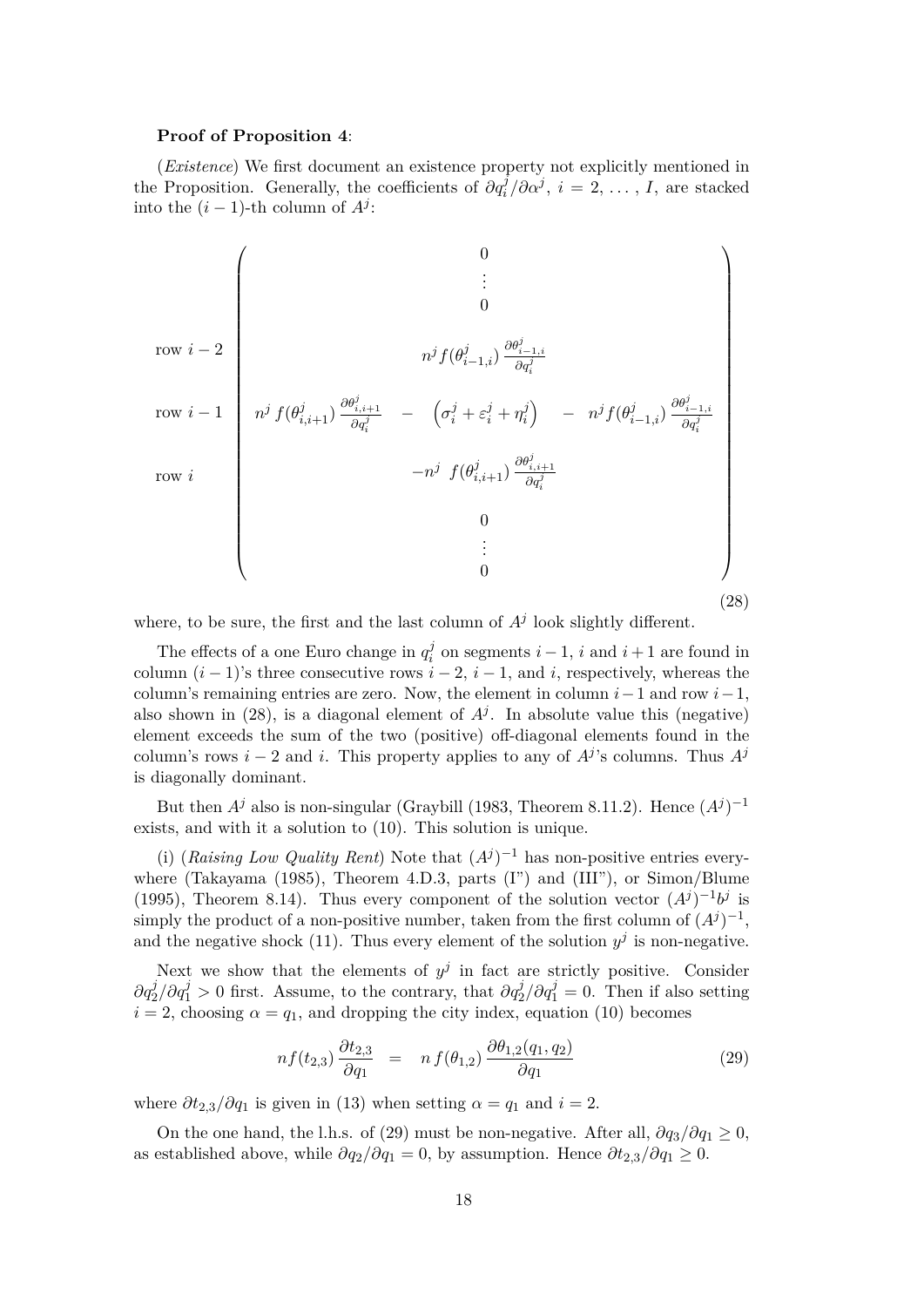On the other hand, the r.h.s. of  $(29)$  is strictly negative (see  $(5)$ ). We conclude that  $\partial q_2/\partial q_1 > 0$ . Repeating this argument for successively higher quality segments reveals that  $\partial q_i / \partial q_1 > 0$  for all  $i = 2, \ldots, I$ .

(iii) (*Demolishing low quality stock*) The proof for showing that *∂qi/∂z*<sup>2</sup> *>* 0 for all  $i = 2, \ldots, I$  is similar to (ii).  $\Box$ 

### **Proof of Proposition 5 (Filtering in a Model with Spatial Mobility)**:

(i) We focus on the case where  $\alpha = q_1$  first. The *I*-th segment version of (14) reads

$$
nf(t_{I-1,I})\frac{\partial t_{I-1,I}}{\partial q_1} = -(\sigma_I + \varepsilon_I + \eta_I)\frac{\partial q_I}{\partial q_1}
$$
\n(30)

Following Proposition 4, Part (i), the r.h.s. of (30) is strictly negative. Then so must be its l.h.s. Thus  $\partial t_{I-1,I}/\partial q_1 < 0$ .

Proceeding in this fashion towards successively lower qualities will show that derivatives of all boundaries (except for  $t_{0,1}$ ) with respect to  $q_1$  are strictly negative.

(ii) Now focus on the case where  $\alpha = z_2$ . Analysis of derivatives of boundaries with respect to  $z_2$  is identical to the analysis in the previous paragraph for  $i =$ 3*, . . . I*. These derivatives are all strictly negative, too.

Treating the case of  $\partial t_{1,2}/\partial z_2$  is even simpler. The *i* = 2 version of (13) reduces to:

$$
\frac{\partial t_{1,2}^j}{\partial z_2^j} = \frac{\partial \theta_{1,2}^j}{\partial q_2^j} \frac{\partial q_2^j}{\partial z_2^j}
$$

which is strictly positive.  $\Box$ 

#### **Proof of Proposition 6 (Federal Coordination)**:

(i) (*Migration*) (We sketch the proof only because the details of the full proof would require introducing additional notation.) To solve for rents in every segment  $i = 2, \ldots, I$  in every city  $j = 1, \ldots, J$  we need to set up a system of  $(I - 1)J$ equations. Differentiating this system with respect to  $\alpha^{j} = \alpha$  gives a linear system of  $(I-1)J$  equations in the  $(I-1)J$  unknowns contained in  $y=(y^1,\ldots,y^J)$ .

We collect the values found on the right hand sides of these equations in the  $(I-1)J \times 1$ -vector  $b=(b^1,\ldots,b^J)$ , where  $b^j$  is constant across cities. Note that *b* exhibits only zeros, except for on the first, and then on every  $(I-1)$ -th, position.

The system's coefficient matrix, denoted *C*, essentially is blockdiagonal, with the representative local coefficient matrix  $A^{j} = A$  repeatedly used as block, for a total of *J* times.

The only extra novelty to be taken care of is that on the two off diagonals  $I-1$ entries off the main diagonal we now encounter non-zero elements that capture the effects of changes originating in the two neighboring cities' rents on a given city's housing market. (These latter effects were not present in  $(28)$ .)

One can show that the resulting matrix *C* is diagonally dominant. Hence *C* is non-singular, too, (again Graybill (1983), Theorem 8.11.2) and its inverse  $C^{-1}$ exists, and exhibits non-negative entries only.

The solution for *y* is given by *Cb*. This product makes use of only the first, *I*-th,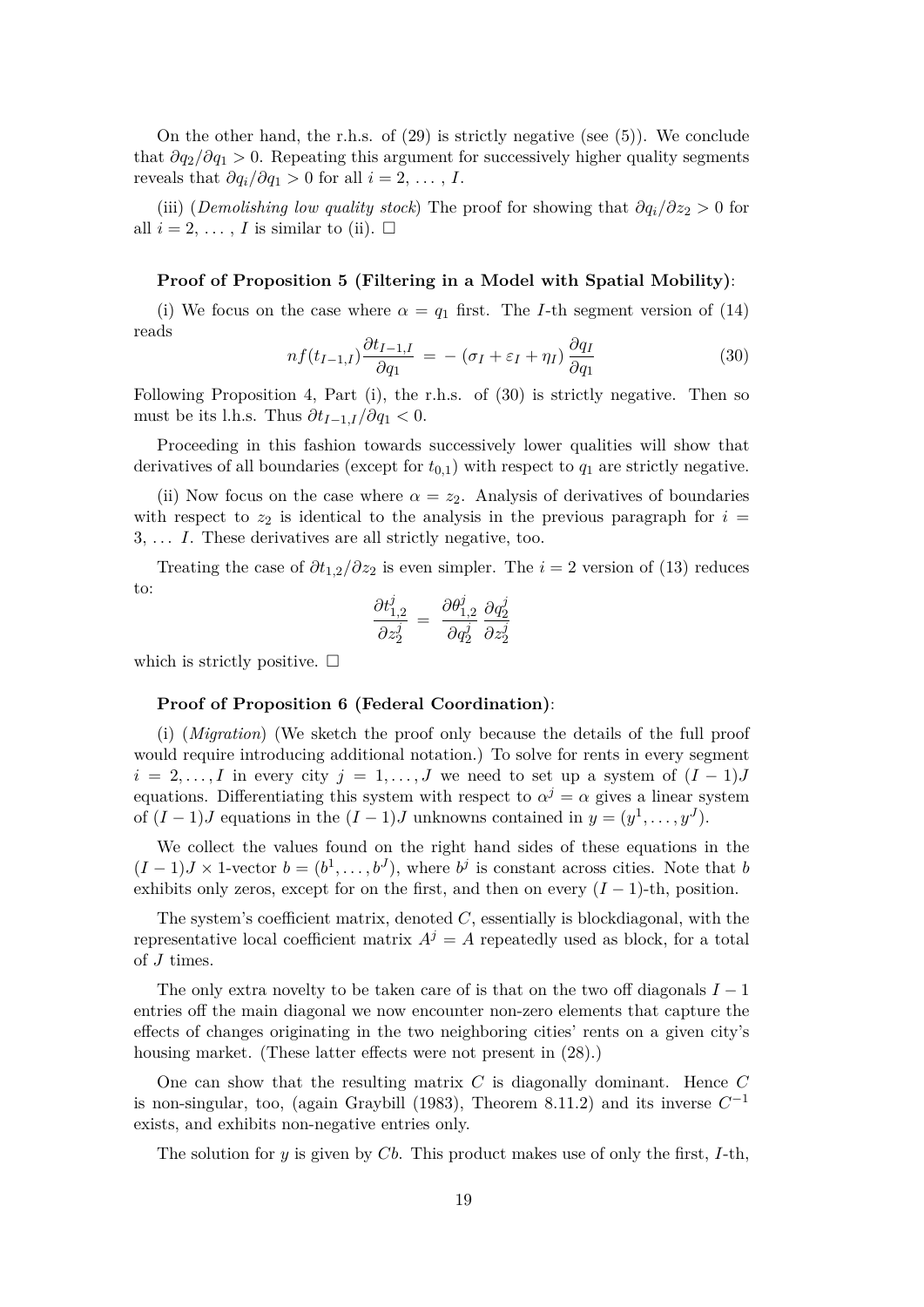etc. column of *C*. The coefficients found in these columns repeat themselves every *I* − 1-th row. We suggest a solution for *y* in which rent changes within any given quality segment do not vary across cities.

But when premultiplied by *C*, this trial solution "works". Since with *C* being non-singular no other solution can exist, we conclude that for a given quality segment the rent changes found in *y* indeed are the same in every city.

(ii) (*Rents*) The proof is by contradiction. I.e., there must exist a segment  $i \in$  $\{2, \ldots, I\}$  for which both

$$
\left(\frac{\partial q_i^j}{\partial \alpha^j}\right)^c \le \left(\frac{\partial q_i^j}{\partial \alpha^j}\right)^{nc} \quad \text{and} \quad \left(\frac{\partial q_{i-1}^j}{\partial \alpha^j}\right)^c \ge \left(\frac{\partial q_{i-1}^j}{\partial \alpha^j}\right)^{nc} \quad (31)
$$

hold.

Let us explore *i*'s upper neighbor  $i + 1$ . If  $i + 1 \leq I$  and if  $(\partial q_{i+1}^j / \partial \alpha^j)^c \leq$  $(\partial q_{i+1}^j/\partial \alpha^j)^{nc}$  then we continue by investigating  $i+2$ . Else we stop. Suppose we stop after *l* steps, where  $l \geq 0$ . Then our procedure constructs a "connected sequence"  $M = i, i + 1, \ldots, i + l$  of adjacent quality segments, of length  $l + 1$ .

Consider *M*'s lower neighbor *i* − 1 first. By definition of *M*, this segment either enjoys a stronger rent rise (if  $i > 2$ ), or the same rent rise (if  $i = 2$ ), under coordinated than under isolated action. Hence  $(\partial t_{i-1,i}^j/\partial \alpha^j)^c \leq (\partial t_{i-1,i}^j/\partial \alpha^j)^{nc}$ , by inspection of (13).

Likewise, consider *M*'s upper neighbor  $i + l + 1$  next. If  $i + l + 1 > I$  then this upper neighbor does not exist. Then  $(\partial t_{i+l,i+l+1}^j / \partial \alpha^j)^c = (\partial t_{i+l,i+l+1}^j / \partial \alpha^j)^{nc} = 0.$ Alternatively, if  $i + l + 1 \leq I$  then this upper neighbor exists, and by *M*'s definition experiences a strictly stronger rent rise under coordination. I.e.,

$$
\left(\frac{\partial q_{i+l+1}^j}{\partial \alpha^j}\right)^c \ > \ \left(\frac{\partial q_{i+1+l}^j}{\partial \alpha^j}\right)^{nc}
$$

Hence  $(\partial t_{i+l,i+l+1}^j/\partial \alpha^j)^c$  >  $(\partial t_{i+l,i+l+1}^j/\partial \alpha^j)^{nc}$ . To summarize both cases in one statement,  $(\partial t_{i+l,i+l+1}^j / \partial \alpha^j)^c \geq (\partial t_{i+l,i+l+1}^j / \partial \alpha^j)^{nc}$  always.

Recursive substitution in (14) *l* times gives

$$
n^{j} f(t_{i-1,i}^{j}) \left(\frac{\partial t_{i-1,i}^{j}}{\partial \alpha^{j}}\right)^{nc} = - \sum_{k=0}^{l} \left(\sigma_{i+k}^{j} + \varepsilon_{i+k}^{j} + \eta_{i+k}^{j}\right) \left(\frac{\partial q_{i+k}^{j}}{\partial \alpha^{j}}\right)^{nc} + n^{j} f(t_{i+l,i+l+1}^{j}) \left(\frac{\partial t_{i+l,i+l+1}^{j}}{\partial \alpha^{j}}\right)^{nc} + \gamma_{i} \tag{32}
$$

in the uncoordinated case, and

$$
n^{j} f(t_{i-1,i}^{j}) \left(\frac{\partial t_{i-1,i}^{j}}{\partial \alpha^{j}}\right)^{c} = - \sum_{k=0}^{l} \left(\varepsilon_{i+k}^{j} + \eta_{i+k}^{j}\right) \left(\frac{\partial q_{i+k}^{j}}{\partial \alpha^{j}}\right)^{c} + n^{j} f(t_{i+l,i+l+1}^{j}) \left(\frac{\partial t_{i+l,i+l+1}^{j}}{\partial \alpha^{j}}\right)^{c} + \gamma_{i} \quad (33)
$$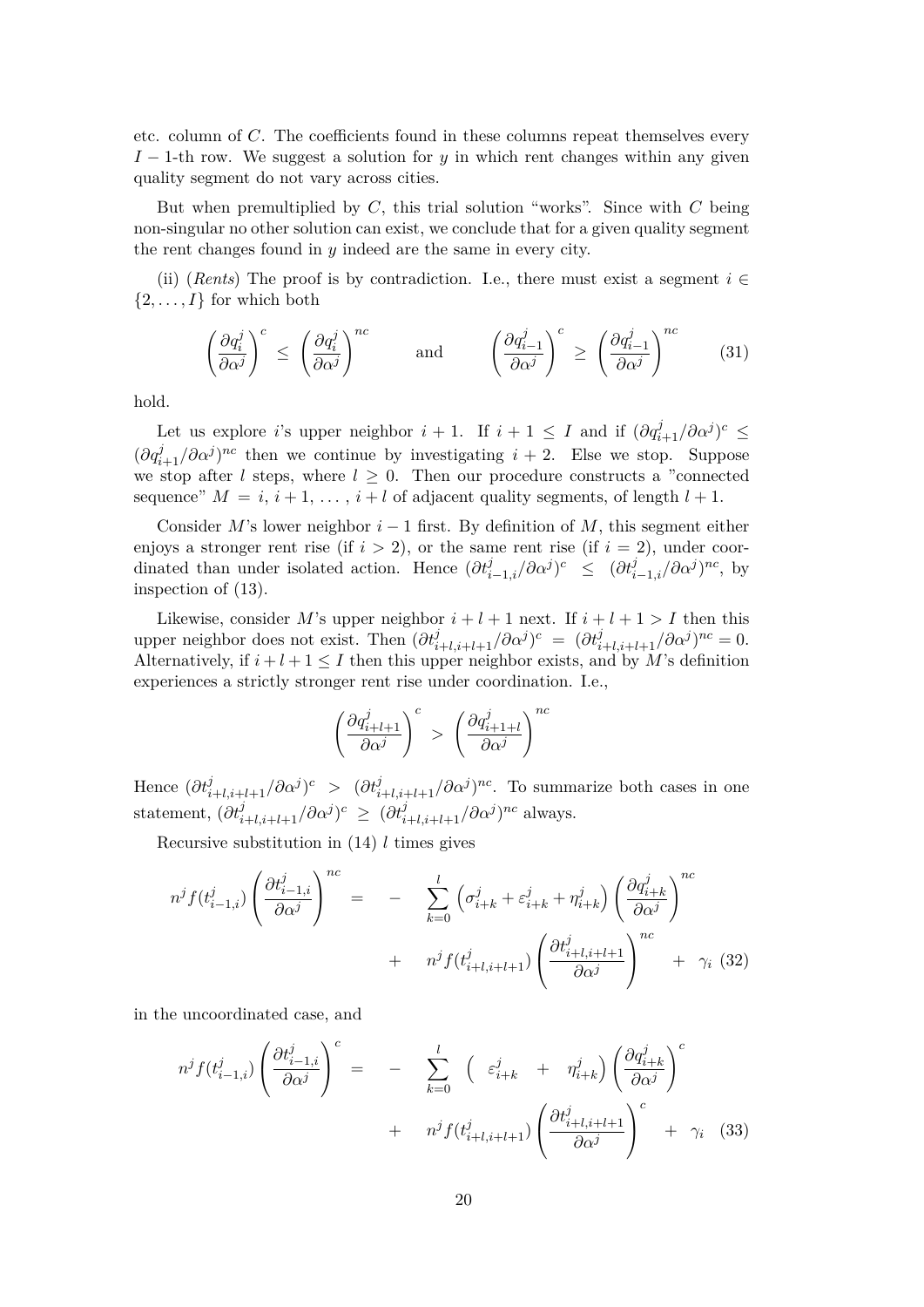in the coordinated case, with  $\gamma_i = (\partial z_2^j / \partial \alpha^j)^{nc} = (\partial z_2 / \partial \alpha)^c$  if  $i = 2$  and zero otherwise.

Now we make use of the rankings of boundary changes under coordinated and under isolated action derived above. Subtracting the l.h.s. of (33) from the l.h.s. of (32) gives a non-negative number. Subtracting the r.h.s. of (33) from the r.h.s. of (32) gives a strictly negative number, given our assumption (31). Either equation (32) or equation (33) cannot be satisfied. This contradicts the model's assumptions.  $\Box$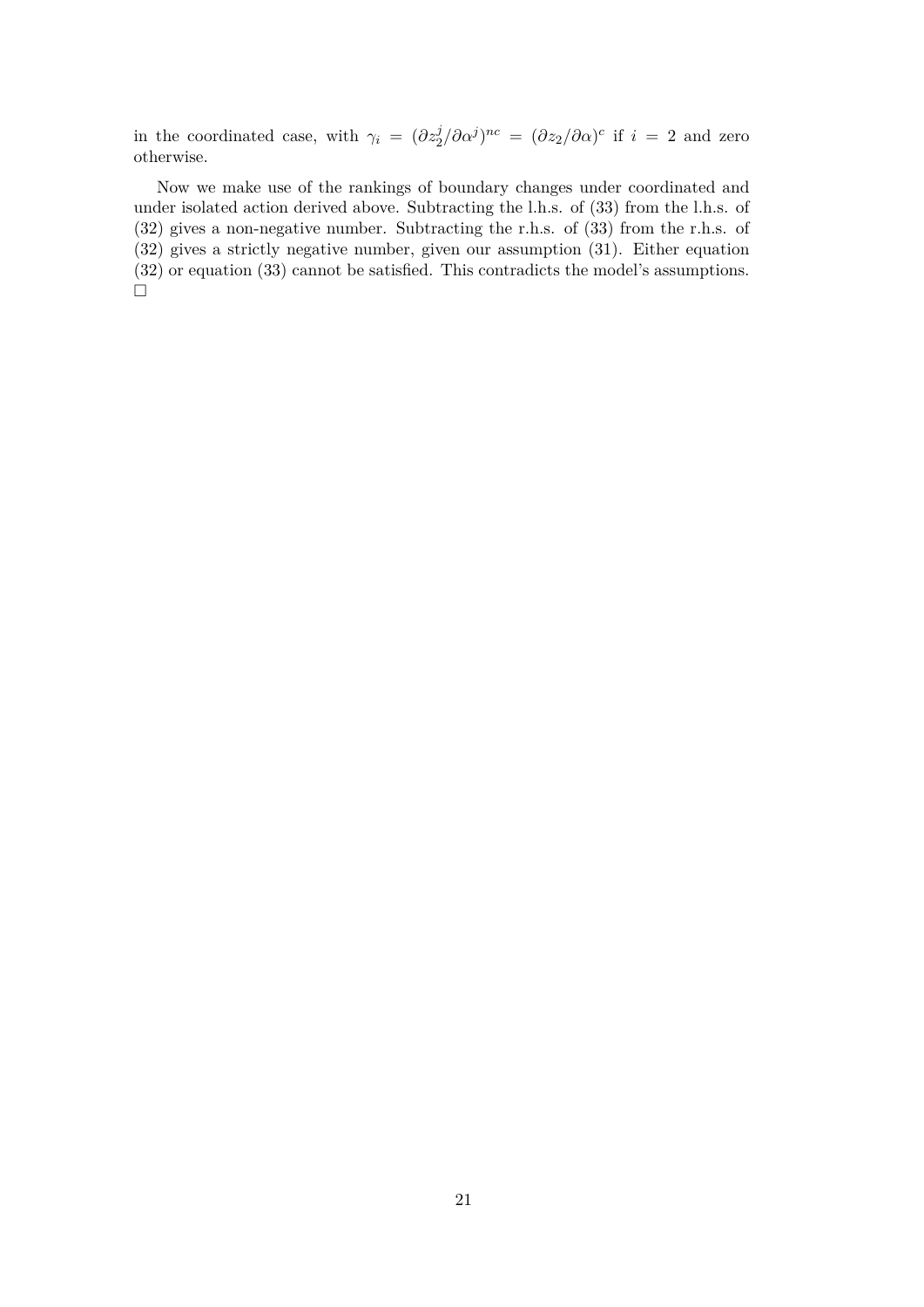### **6 References**

- Arnott, R., R. Davidson and D. Pines (1986) Spatial aspects of housing quality, density and maintenance, Journal of Urban Economics 19: 190-217.
- Arnott, R., R. Braid, R. Davidson and D. Pines (1999) A general equilibrium spatial model of housing quality and quantity, Regional Science and Urban Economics 29: 283-316.
- (BMVBS) Federal Ministry for Traffic, Construction and Urban Planning (2006) Statusbericht. Stadtumbau Ost. Stand und Perspektive.
- Braid, R. (1981) The short-run comparative statics of a rental housing market, Journal of Urban Economics 10: 286-310.
- Braid, R. (1984) The effects of government housing policies in a vintage filtering model, Journal of Urban Economics 16: 272-296.
- Cooper, R. and A. John (1988) Coordinating coordination failures in Keynesian models, Quarterly Journal of Economics 103.3: 441-463.
- Dascher, K. (2012) Home voters, house prices, and the political economy of zoning and demolition, Working Paper.
- (FAZ) Frankfurter Allgemeine Zeitung (2006) Erste Anzeichen für eine Besserung auf den Wohnungsmärkten, No. 149, June 30: 61.
- (Federal Bureau of Statistics) Statistisches Bundesamt. Mikrozensus.
- Glaeser, E. and J. Gyourko (2008) The case against housing price supports, Economists' Voice.
- Irish Independent (2011) Nama boss says foreign banks may bulldoze ghost sizes, June 24th 2011.
- Ito, T. (2007) Effects of quality changes in rental housing markets with indivisibilities, Regional Science and Urban Economics 37: 602-617.
- Kaneko, M., T. Ito and Y. Osawa (2006) Duality in comparative statics in rental housing markets with indivisibilities, Journal of Urban Economics 59: 142-170.
- Oates, W. (2011) Fiscal federalism, Edward Elgar.
- Ohls, J. (1975) Public policy toward low-income housing and filtering in housing markets, Journal of Urban Economics 2: 144-171.
- Simon, C. and L. Blume (1994) Mathematics for economists, Norton.
- Sweeney, J. (1974a) Quality, commodity hierarchies and housing markets, Econometrica 42: 147-167.
- Sweeney, J. (1974b) A commodity hierarchy model of the rental housing market, Journal of Urban Economics 1: 288-323.
- Takayama, A. (1985) Mathematical economics, 2nd edition, Cambridge University Press.